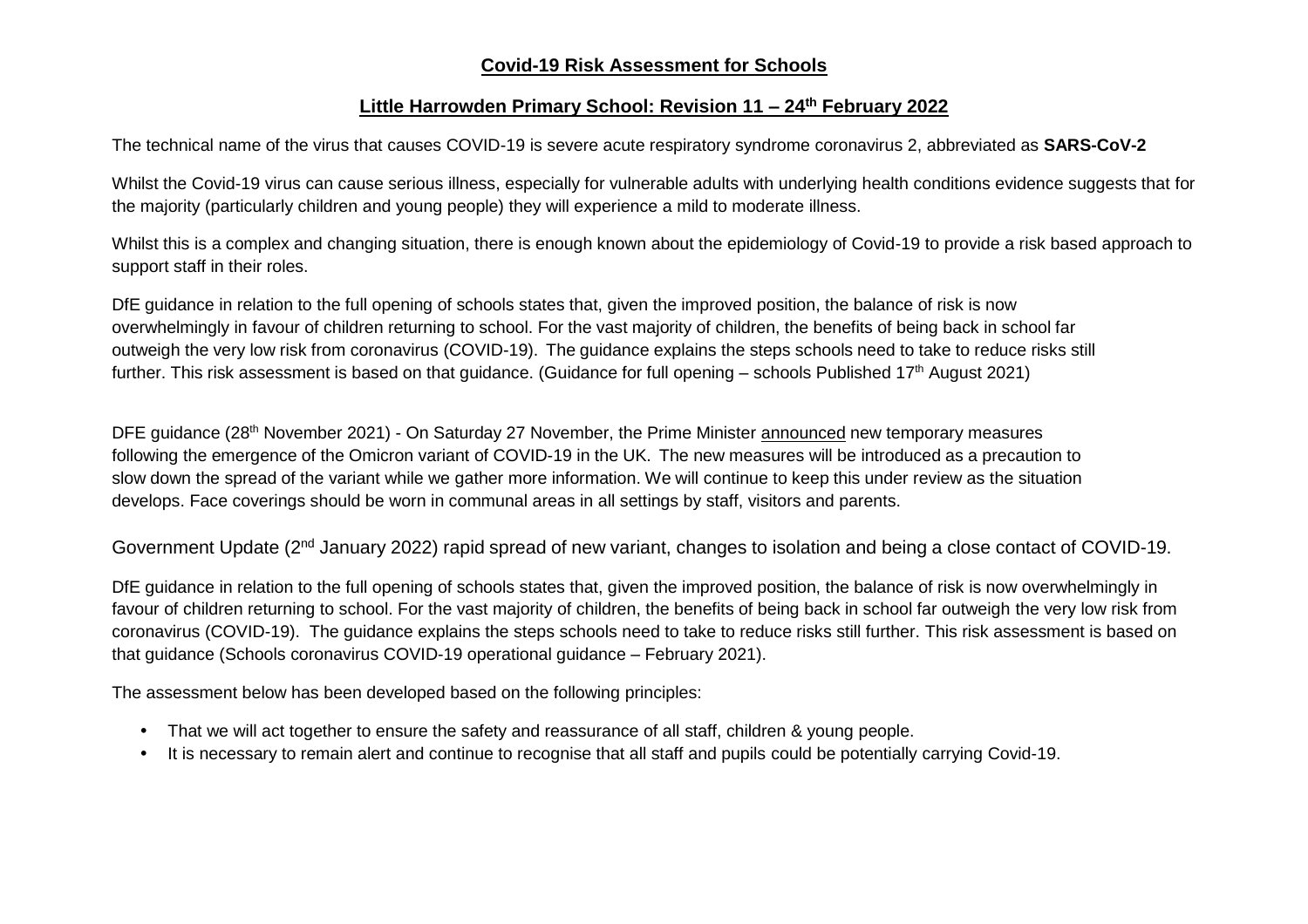The national guidance and response requires that where possible we should continue to:

- Ensure good hygiene for everyone
- Maintain appropriate cleaning regimes
- Keep occupied spaces well ventilated
- Follow Public Health advice on testing, self-isolation and managing confirmed cases of COVID-19.

| <b>Potential</b><br><b>Hazard</b> | <b>Risk</b>                                                                                                                                  | Who might<br>be<br>harmed?                                            | Minimum control measures to reduce risks to an acceptable level                                                                                                                                                                                                                                                                                                                                                                                                                                                                                                                                                                                                                                                                                                                                                                                                                                                                                                                                                                                                                                                                                                                                                                                                                                                                           |
|-----------------------------------|----------------------------------------------------------------------------------------------------------------------------------------------|-----------------------------------------------------------------------|-------------------------------------------------------------------------------------------------------------------------------------------------------------------------------------------------------------------------------------------------------------------------------------------------------------------------------------------------------------------------------------------------------------------------------------------------------------------------------------------------------------------------------------------------------------------------------------------------------------------------------------------------------------------------------------------------------------------------------------------------------------------------------------------------------------------------------------------------------------------------------------------------------------------------------------------------------------------------------------------------------------------------------------------------------------------------------------------------------------------------------------------------------------------------------------------------------------------------------------------------------------------------------------------------------------------------------------------|
| Covid-19                          | Staff not having<br>appropriate<br>knowledge on<br>virus,<br>transmission<br>and risk leading<br>to increased<br>transmission of<br>covid-19 | Employee,<br>visitors,<br>agency<br>staff,<br>member of<br>the public | All staff to keep themselves updated and follow the latest DfE. guidance for schools and national<br>Public Health England/NHS guidelines via https://www.gov.uk/coronavirus<br>https://www.nhs.uk/conditions/coronavirus-covid-19/<br>In particular staff should be familiar with the schools operational guidance – Schools coronavirus<br>(Covid-19) operational guidance. https://www.gov.uk/government/publications/actions-for-schools-<br>during-the-coronavirus-outbreak/covid-19-schools-operational-guidance<br>This was last updated February 2022.<br>All staff can now attend school.<br>To minimize the risk of transmission, strict hygiene rules are to be maintained.<br>All employees, contractors and volunteers to be made to do the following:<br>Wash hands on entry and at any transition point – end of play – before lunch – end of lunch.<br>$\bullet$<br>Also throughout the day as needed $3$ times throughout the day $-$ though this can happen more<br>$\bullet$<br>frequently as desired after each transition activity.<br>Wash hands after break times and before entering a 'new' teaching space<br>$\bullet$<br>Wash hands before touching laptops/ iPads<br>$\bullet$<br>Wash hands if face is touched<br>$\bullet$<br>Basic infection controls should be followed as recommended by the government. |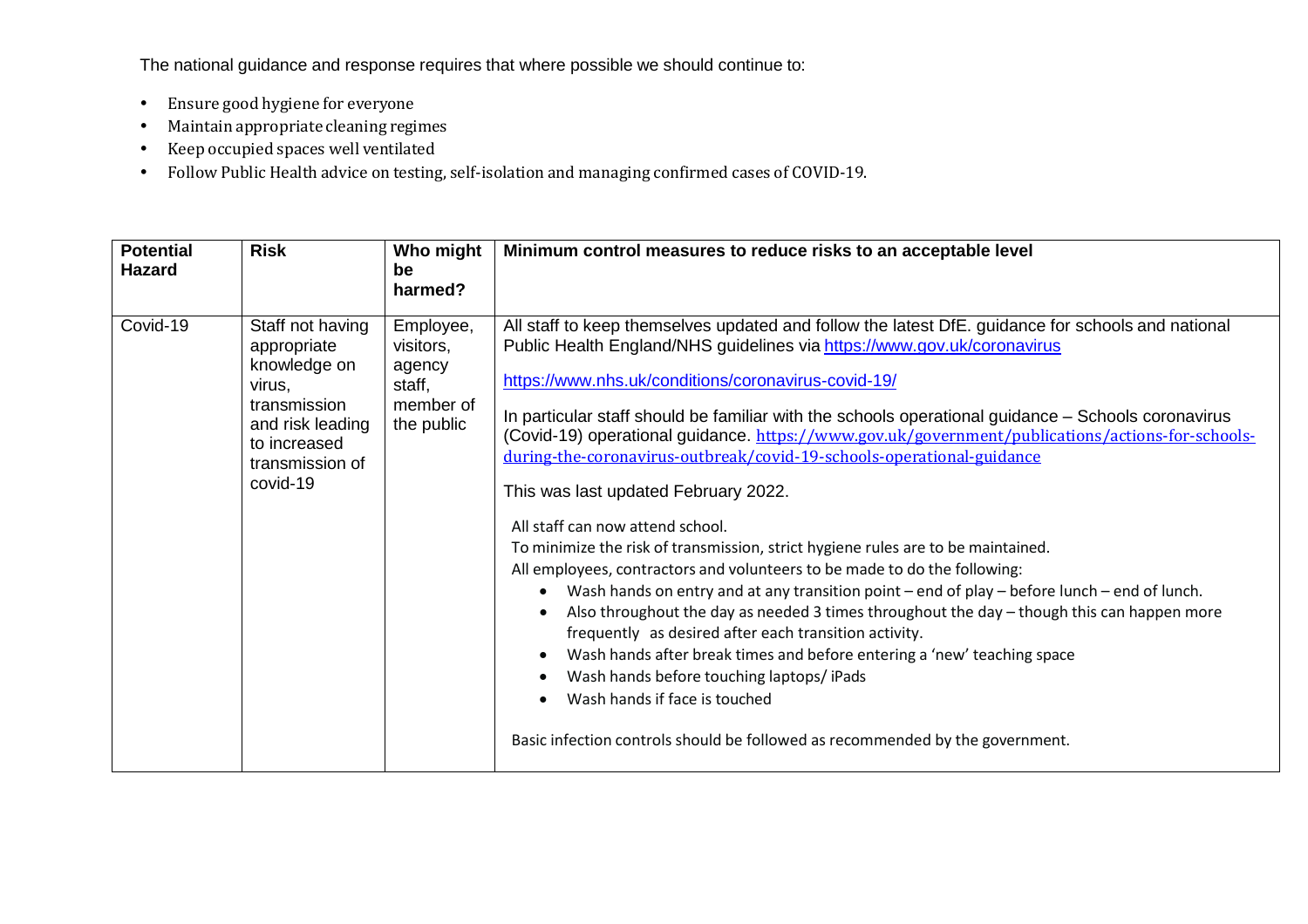| This ensures good hygiene for everyone                                                                                                                                                                                                                                                                                                                                                                                                                                                                                                                                                                                                                                                                                                                                                                                                                                                                                                                                                                                                                                                                                                                                                                                                                                                                                                                                                                                                                                                                                                                                                                                                                                                                                                                                                                                                                                                                                                                                                                                                                                                                                                                                         |
|--------------------------------------------------------------------------------------------------------------------------------------------------------------------------------------------------------------------------------------------------------------------------------------------------------------------------------------------------------------------------------------------------------------------------------------------------------------------------------------------------------------------------------------------------------------------------------------------------------------------------------------------------------------------------------------------------------------------------------------------------------------------------------------------------------------------------------------------------------------------------------------------------------------------------------------------------------------------------------------------------------------------------------------------------------------------------------------------------------------------------------------------------------------------------------------------------------------------------------------------------------------------------------------------------------------------------------------------------------------------------------------------------------------------------------------------------------------------------------------------------------------------------------------------------------------------------------------------------------------------------------------------------------------------------------------------------------------------------------------------------------------------------------------------------------------------------------------------------------------------------------------------------------------------------------------------------------------------------------------------------------------------------------------------------------------------------------------------------------------------------------------------------------------------------------|
| 'Catch it. Bin it. Kill it.' message displayed and shared repeatedly: cover your mouth and nose<br>$\bullet$<br>with a tissue or your sleeve (not your hands) when you cough or sneeze. Children to be instructed to<br>put used tissues in the bin straight away. Lidded bins to be used in classrooms.<br>Children will be told to wash their hands with soap and water every time they enter the<br>building for a minimum of 20 seconds - This is timetabled in at key points in the day i.e. in the<br>morning, after breaks and before eating and after lunch.<br>Windows in teaching spaces and offices to be opened for ventilation. Windows must be opened<br>to allow a trickle of air in while the room is occupied - Trickle opening allows there to be a<br>balance between keeping the room warm and ventilated. Use higher up windows where<br>appropriate. Please open the door and windows when you leave your classroom for<br>break/lunch to air the classroom.<br>Each teaching room has a CO2 monitor provided by the DfE to monitor ventilation levels.<br>Please adhere to advice given by the COVID-co-ordinator during daily checks of these monitors.<br>Up-to-date emergency contact details will be held for all staff and children.<br>Cleaning of the school is carried out by iClean in accordance with the cleaning regime<br>agreed between LHCPS and iClean.<br>Musical Instruments to be wiped down between each class lesson by staff.<br>Schools should ensure that contact details of any visitors and contractors be maintained so<br>that in the event of a positive case they can contact them.<br>Provide guidance to staff and older pupils on the use of the NHS COVID-19 app.<br>Class shared equipment will be wiped down as and when necessary.<br>In line with government guidance PE lessons can take place indoors and outdoors - and the<br>room must be ventilated.<br>Assemblies will be restarted.<br>All classes can resume using the hall.<br>$\bullet$<br>All children asked to bring their own re- usable water bottle.<br>$\bullet$<br>All classrooms with have anti-bac spray and rolls of blue paper for own use. |
|                                                                                                                                                                                                                                                                                                                                                                                                                                                                                                                                                                                                                                                                                                                                                                                                                                                                                                                                                                                                                                                                                                                                                                                                                                                                                                                                                                                                                                                                                                                                                                                                                                                                                                                                                                                                                                                                                                                                                                                                                                                                                                                                                                                |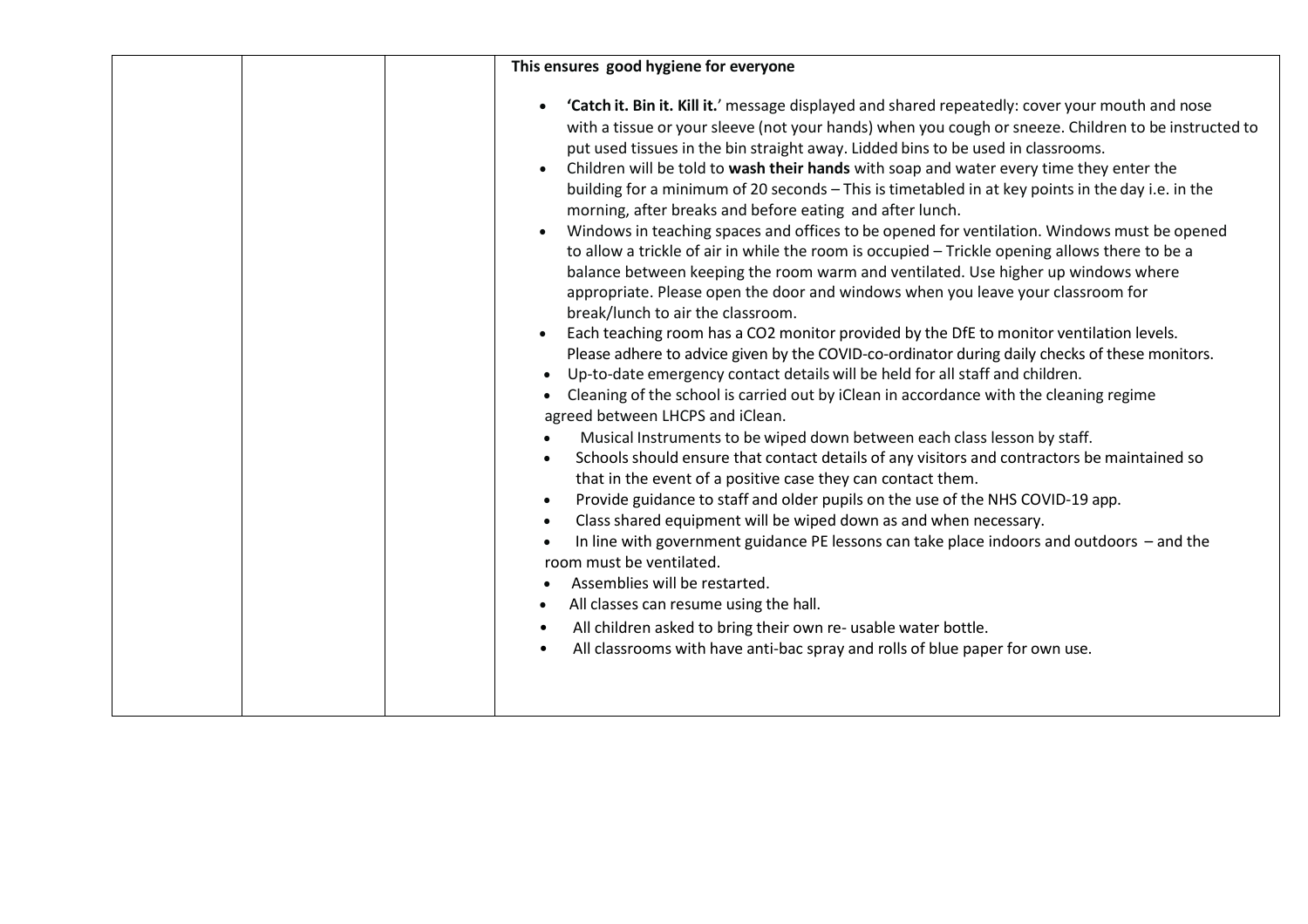| Covid-19 | Contagious<br>people coming<br>into school<br>leading to | Employee,<br>visitors,<br>agency<br>staff, | To help ensure that the risk of virus spread is as low as possible, the school will inform staff and<br>potential visitors, including customers and contractors, not to enter the school if they are displaying<br>any symptoms of coronavirus (COVID-19) or if they should be self-isolating.                                                                                                                                                                                                                                                                       |
|----------|----------------------------------------------------------|--------------------------------------------|----------------------------------------------------------------------------------------------------------------------------------------------------------------------------------------------------------------------------------------------------------------------------------------------------------------------------------------------------------------------------------------------------------------------------------------------------------------------------------------------------------------------------------------------------------------------|
|          | increased                                                | member of                                  | Anyone showing the symptoms (new continuous cough and/or a high temperature or loss of taste and                                                                                                                                                                                                                                                                                                                                                                                                                                                                     |
|          | transmission of                                          | the public,                                | smell) should not come to work, obtain a test, and should follow the relevant government protocols at                                                                                                                                                                                                                                                                                                                                                                                                                                                                |
|          | covid-19                                                 | Pupils                                     | home and before coming back to work, this could include self-isolation.                                                                                                                                                                                                                                                                                                                                                                                                                                                                                              |
|          |                                                          |                                            | Staff are no longer expected to test twice weekly, but can if they wish to. A small amount of test kits<br>will be held at school, but staff should obtain tests now from a pharmacy or online using the following<br>link: https://www.gov.uk/order-coronavirus-rapid-lateral-flow-tests. Anyone testing positive on an LFT<br>should take this as a COVID-19 infection, and should follow the national guidelines:<br>https://www.gov.uk/coronavirus                                                                                                               |
|          |                                                          |                                            | Process for collecting a child due to illness or an existing appointment during the school day is<br>established and shared. This has now reverted back to standard procedure (pre-COVID).                                                                                                                                                                                                                                                                                                                                                                           |
|          |                                                          |                                            | In the event that someone becomes symptomatic:                                                                                                                                                                                                                                                                                                                                                                                                                                                                                                                       |
|          |                                                          |                                            | Staff must inform the HT/DHT if they develop symptoms overnight and must not come onto<br>$\bullet$<br>school premises. They should stay at home and follow the government guidance for households<br>with possible coronavirus infection.<br>Parents to be asked to keep children at home and follow the government guidance for<br>$\bullet$<br>households with possible coronavirus infection if they develop symptoms overnight and asked<br>to phone the school at the earliest opportunity.                                                                    |
|          |                                                          |                                            | If a member of staff becomes symptomatic on site, they should inform a member of the senior<br>$\bullet$<br>team, leave the school site as soon as possible, be asked to seek testing and follow government<br>guidance for households with possible coronavirus infection.                                                                                                                                                                                                                                                                                          |
|          |                                                          |                                            | When a child presents with COVID symptoms then they will be moved to an available room<br>$\bullet$<br>with ventilation and looked after by an adult until they can be collected. Where the adult<br>cannot be more than 2m away from the child then they will need to wear PPE - face mask (not<br>a covering) – apron and gloves and a visor (if they want to).<br>If a child becomes symptomatic on site parents will be called. The child should be moved into an<br>allocated isolation room, a separate room/space where they can be isolated with appropriate |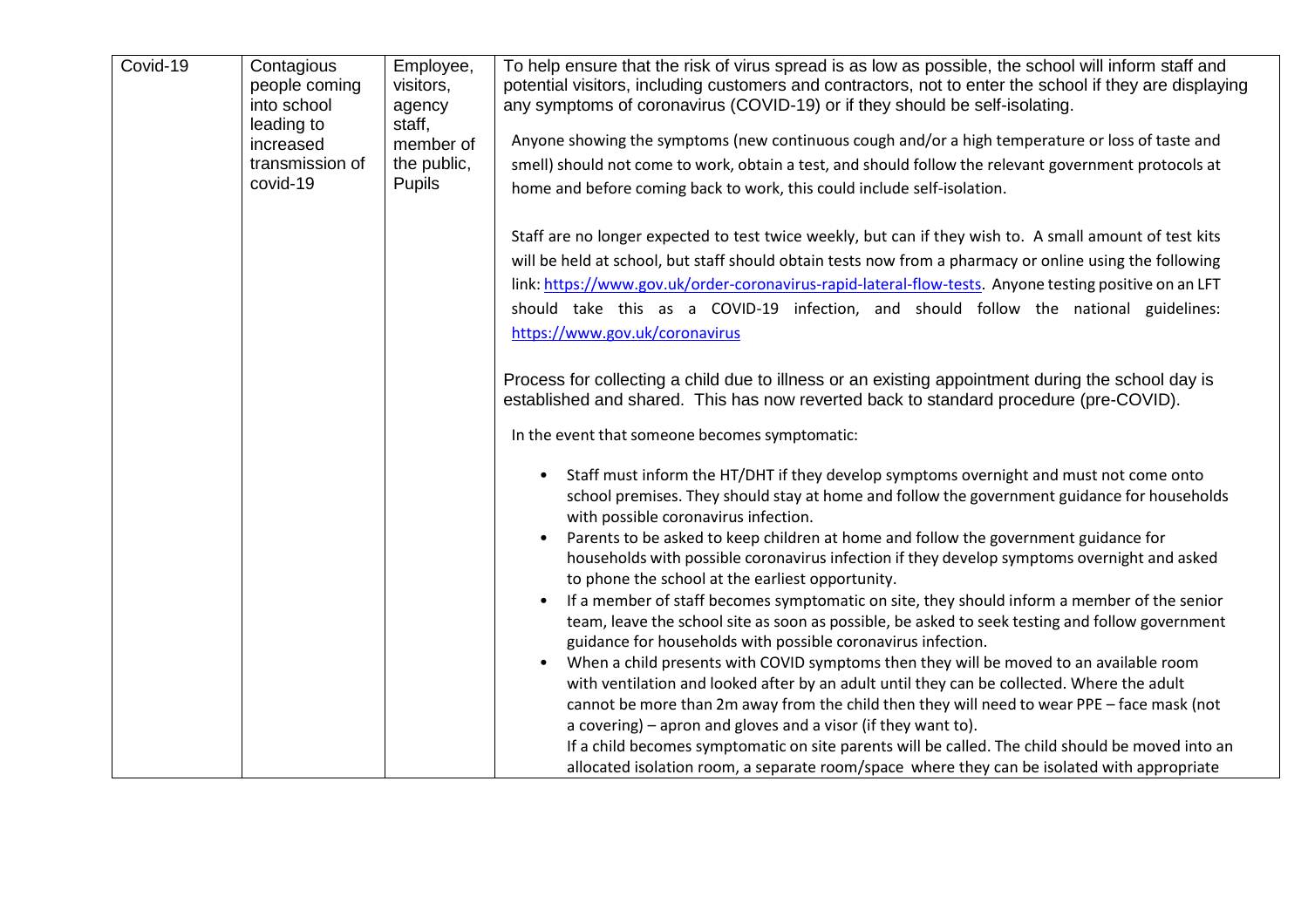|  | adult supervision to await collection (contact should be made with emergency contacts<br>immediately). Ideally, a window should be opened for ventilation. If it is not possible to isolate<br>the child (e.g. the room is already in use for isolation), they will be moved to an area which is at<br>least 2 metres away from other people. If they need to go to the bathroom while waiting to be<br>collected, they should use a separate bathroom if possible. The bathroom should be cleaned<br>and disinfected using standard cleaning products before being used by anyone else. PPE should<br>be worn by staff caring for the child while they await collection if a distance of 2 metres cannot<br>be maintained (such as for a very young child or a child with complex needs).<br>This should be donned and doffed in line with Public Health England's guidance - a copy of this<br>will be stored with the PPE supply. If another child is symptomatic at the same time, they can<br>also be in the isolation room but at a distance of at least 2m apart from the other child and the<br>supervising adult.<br>Once symptomatic, all surfaces that the person has come into significant contact with must be<br>cleaned, including: All surfaces and objects which are visibly contaminated with body fluids;<br>and all potentially contaminated high-contact areas such as toilets, door handles, telephones,<br>etc. Disposable cloths or paper roll and disposable mop heads should be used to clean all hard<br>surfaces, floors, chairs, door handles and sanitary fittings - think one site, one wipe, in one<br>direction.<br>Public areas where a symptomatic individual has passed through and spent minimal time in<br>(such as corridors) but which are not visibly contaminated with bodily fluids do not need to be<br>specially cleaned and disinfected.<br>If a person becomes ill in a shared space, these should be cleaned using disposable cloths and<br>$\bullet$<br>household detergents, according to current recommended workplace legislation and practice.<br>Think one site, one wipe, in one direction.<br>When cleaning takes place after a suspected COVID-19 case; this will be managed by The<br>$\bullet$<br>school COVID Coordinator and iClean in accordance with protocols as will waste disposal.<br>If a child is sent home with symptoms, parents/ carers are to be advised to get them tested.<br>$\bullet$<br>If it is believed that providing parents/carers who are collecting a symptomatic child with a test<br>will significantly increase the likelihood of them getting tested, then staff should do so from the<br>small number of home-testing kits we have been provided with.<br>Parents and staff should be asked to notify a member of senior team/ the office immediately of<br>$\bullet$<br>test results. |
|--|----------------------------------------------------------------------------------------------------------------------------------------------------------------------------------------------------------------------------------------------------------------------------------------------------------------------------------------------------------------------------------------------------------------------------------------------------------------------------------------------------------------------------------------------------------------------------------------------------------------------------------------------------------------------------------------------------------------------------------------------------------------------------------------------------------------------------------------------------------------------------------------------------------------------------------------------------------------------------------------------------------------------------------------------------------------------------------------------------------------------------------------------------------------------------------------------------------------------------------------------------------------------------------------------------------------------------------------------------------------------------------------------------------------------------------------------------------------------------------------------------------------------------------------------------------------------------------------------------------------------------------------------------------------------------------------------------------------------------------------------------------------------------------------------------------------------------------------------------------------------------------------------------------------------------------------------------------------------------------------------------------------------------------------------------------------------------------------------------------------------------------------------------------------------------------------------------------------------------------------------------------------------------------------------------------------------------------------------------------------------------------------------------------------------------------------------------------------------------------------------------------------------------------------------------------------------------------------------------------------------------------------------------------------------------------------------------------------------------------------------------------------------------------------------------------------------------------------------------------------------------------|
|  |                                                                                                                                                                                                                                                                                                                                                                                                                                                                                                                                                                                                                                                                                                                                                                                                                                                                                                                                                                                                                                                                                                                                                                                                                                                                                                                                                                                                                                                                                                                                                                                                                                                                                                                                                                                                                                                                                                                                                                                                                                                                                                                                                                                                                                                                                                                                                                                                                                                                                                                                                                                                                                                                                                                                                                                                                                                                                  |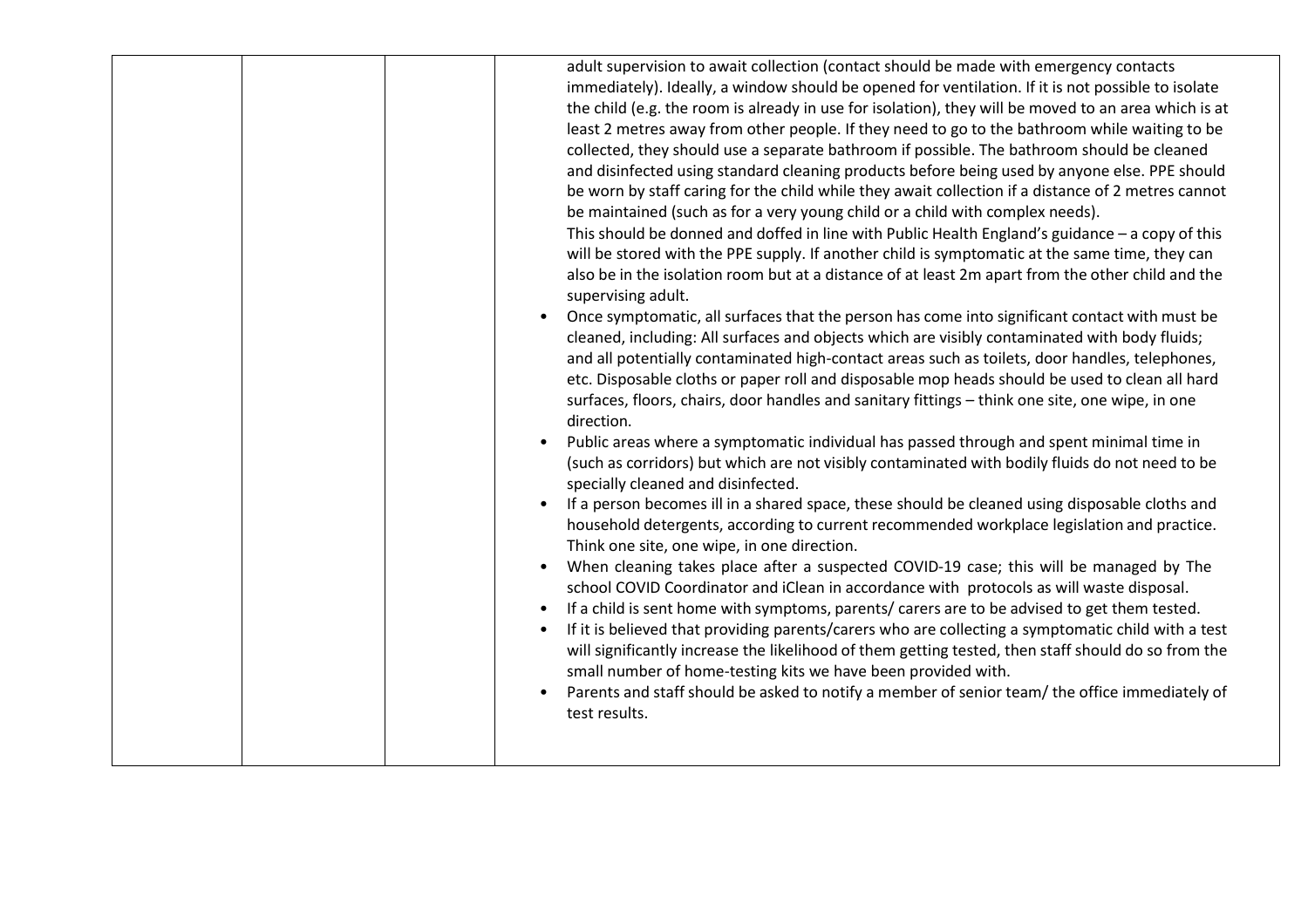| Injury during<br>travel and<br>whilst onsite.           | Increased<br>pressure on an<br>already<br>stretched NHS                       | Employee,<br>visitors,<br>agency staff                  | <b>Protection for staff:</b><br>All staff can now be vaccinated.<br>Staff to undertake twice weekly lateral flow testing should they wish to.<br>Staff will be encouraged to bring in their own re-usable water bottle.<br>Rooms will be ventilated as much as possible either through direct air flow or indirect flow<br>through opening windows and doors and creating a through flow.<br>Staff can take children's books home but should follow hygiene procedures (e.g. handwashing)<br>after handling them.<br>All staff are responsible for having an ongoing vigilance and maintaining the risk assessment on<br>an ongoing basis and raising any concerns with a member of the senior team or COVID<br>Coordinator.<br>Protection for contractors and for members of the school community they come into contact<br>with:<br>Checks to be carried out re: symptoms and contacts on entry and exit.<br>$\bullet$<br>On arrival, they are to follow all hygiene requirements i.e. washing hands on entry and exit.<br>Should have minimal contact with school staff.<br>Will be informed which procedures to be followed either prior to arrival or on upon arrival.<br>Work to be undertaken will be prioritised, based on its importance to the school and being able to<br>assist with potential critical functions during the Covid-19 outbreak.<br>Schools should ensure that contact details of any visitors and contractors using InVentry.<br>Educational visits leaders should ensure they have ample antibac, and following handwashing<br>procedures at all times while off site. |
|---------------------------------------------------------|-------------------------------------------------------------------------------|---------------------------------------------------------|-----------------------------------------------------------------------------------------------------------------------------------------------------------------------------------------------------------------------------------------------------------------------------------------------------------------------------------------------------------------------------------------------------------------------------------------------------------------------------------------------------------------------------------------------------------------------------------------------------------------------------------------------------------------------------------------------------------------------------------------------------------------------------------------------------------------------------------------------------------------------------------------------------------------------------------------------------------------------------------------------------------------------------------------------------------------------------------------------------------------------------------------------------------------------------------------------------------------------------------------------------------------------------------------------------------------------------------------------------------------------------------------------------------------------------------------------------------------------------------------------------------------------------------------------------------------------------------------------------|
| Transmission<br>of Covid-19<br>via arrival at<br>school | Increased<br>transmission of<br>virus on arrival<br>at the school<br>premises | Employee,<br>visitors,<br>agency<br>staff,<br>member of | Staff and pupils will be encouraged to consider how they travel to school, following government<br>guidance) and reduce any unnecessary travel on coaches, buses or public transport. Walking,<br>cycling and individual use of cars to be encouraged.<br>Where home school transport is mandatory, plans and risk assessments will take place with the local<br>authority and transport providers.                                                                                                                                                                                                                                                                                                                                                                                                                                                                                                                                                                                                                                                                                                                                                                                                                                                                                                                                                                                                                                                                                                                                                                                                 |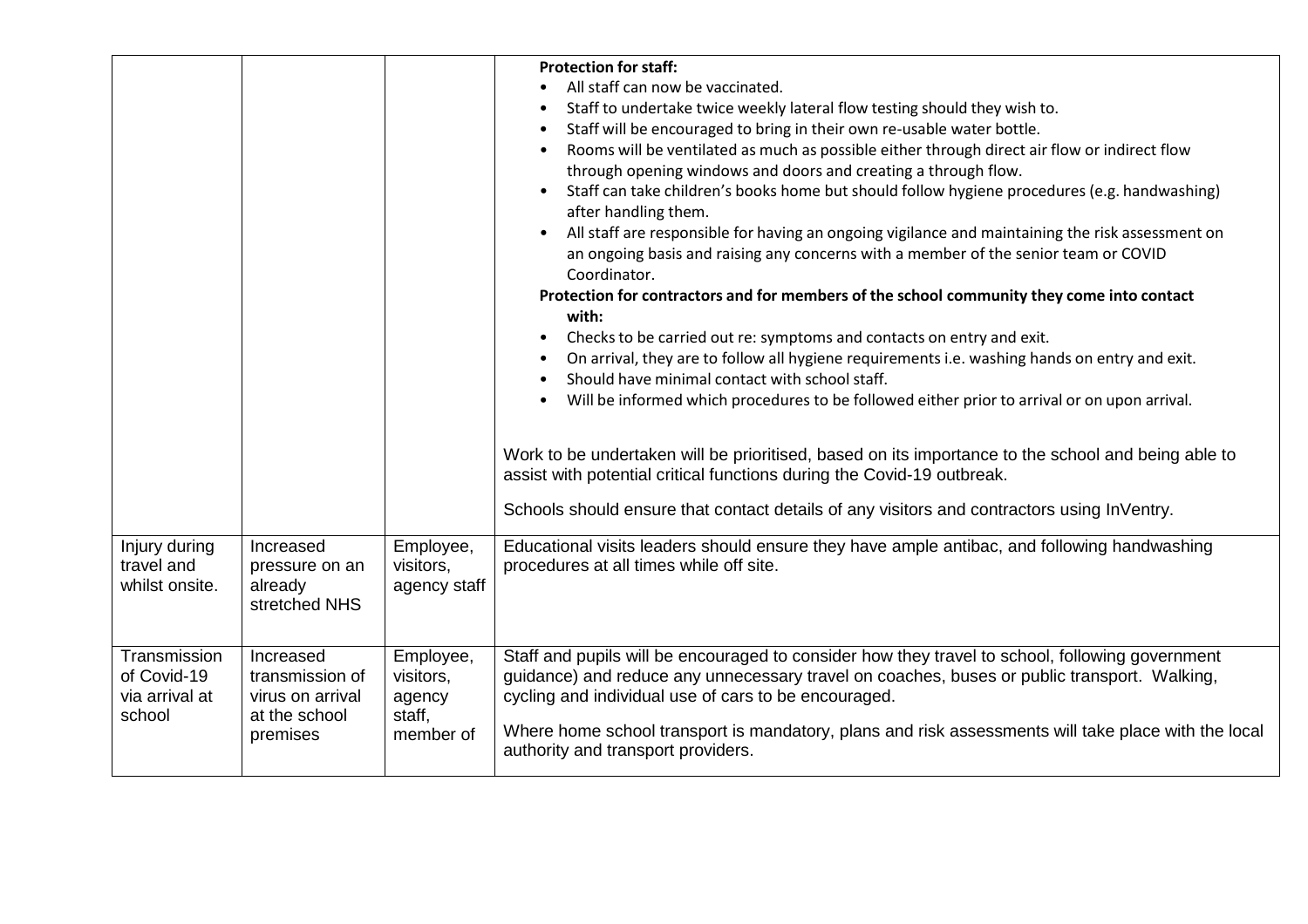|                              |                                            | the public<br>Pupils.                                                                                                                                                | Deliveries will be supervised by the office in a contactless way and parcels will be left for 48 hours<br>before being handled.                                                                                                                                                                                                                                                                                                                  |
|------------------------------|--------------------------------------------|----------------------------------------------------------------------------------------------------------------------------------------------------------------------|--------------------------------------------------------------------------------------------------------------------------------------------------------------------------------------------------------------------------------------------------------------------------------------------------------------------------------------------------------------------------------------------------------------------------------------------------|
|                              |                                            |                                                                                                                                                                      | Hand washing on arrival by pupils and at other key points in the day to be supervised by staff, where<br>necessary.                                                                                                                                                                                                                                                                                                                              |
|                              |                                            |                                                                                                                                                                      | Sanitiser will be available at Reception Desk and forms part of the signing in protocol.                                                                                                                                                                                                                                                                                                                                                         |
|                              |                                            | Processes and procedures are established and shared with Parents for pick up and drop off<br>arrangements. These are to be staggered to avoid mixing between groups. |                                                                                                                                                                                                                                                                                                                                                                                                                                                  |
|                              |                                            |                                                                                                                                                                      | Primary schools distribute LFT kits to their staff in the event of an outbreak.                                                                                                                                                                                                                                                                                                                                                                  |
|                              |                                            |                                                                                                                                                                      | In all cases the participation in testing is an individual decision.                                                                                                                                                                                                                                                                                                                                                                             |
| Inadequate                   | People being                               | Employee,                                                                                                                                                            | Staggered break and lunch times remain, to maintain some bubbling.                                                                                                                                                                                                                                                                                                                                                                               |
| implementatio<br>n of social | unable to<br>visitors,<br>adhere to social | agency                                                                                                                                                               | All pupils to have their own stationary and regularly used equipment.                                                                                                                                                                                                                                                                                                                                                                            |
| distancing at<br>school      | distancing<br>therefore<br>increasing the  | staff,<br>member of<br>the public,<br><b>Pupils</b>                                                                                                                  | Maximise opportunities for Learning Outdoors on the school site for free guide see following link.<br>https://www.lotc.org.uk/get-outside-toolkit/                                                                                                                                                                                                                                                                                               |
| Covid-19                     | transmission<br>and spread of              |                                                                                                                                                                      | Any member of staff with identified enhanced risks should be specifically risk assessed before<br>working at school. Specific risk assessments are required for expectant mothers. It is strongly<br>recommended that expectant mothers in the third trimester or those with underlying health conditions<br>at any point of gestation should work from home because they may be at greater risk of severe illness<br>if they catch coronavirus. |
|                              |                                            |                                                                                                                                                                      | Individual risk assessments have been retired, and will only be re-established in the event of a local<br>or national outbreak, or if national guidance changes.                                                                                                                                                                                                                                                                                 |
|                              |                                            |                                                                                                                                                                      | Review behaviour policy and amend as appropriate.                                                                                                                                                                                                                                                                                                                                                                                                |
|                              |                                            |                                                                                                                                                                      | Identify actions required to ensure sufficiency in meeting increased demand for support where pupils<br>are:                                                                                                                                                                                                                                                                                                                                     |
|                              |                                            |                                                                                                                                                                      | At risk of exclusion<br>In need of early help<br>Have additional needs such as behaviour, sensory impairment etc.                                                                                                                                                                                                                                                                                                                                |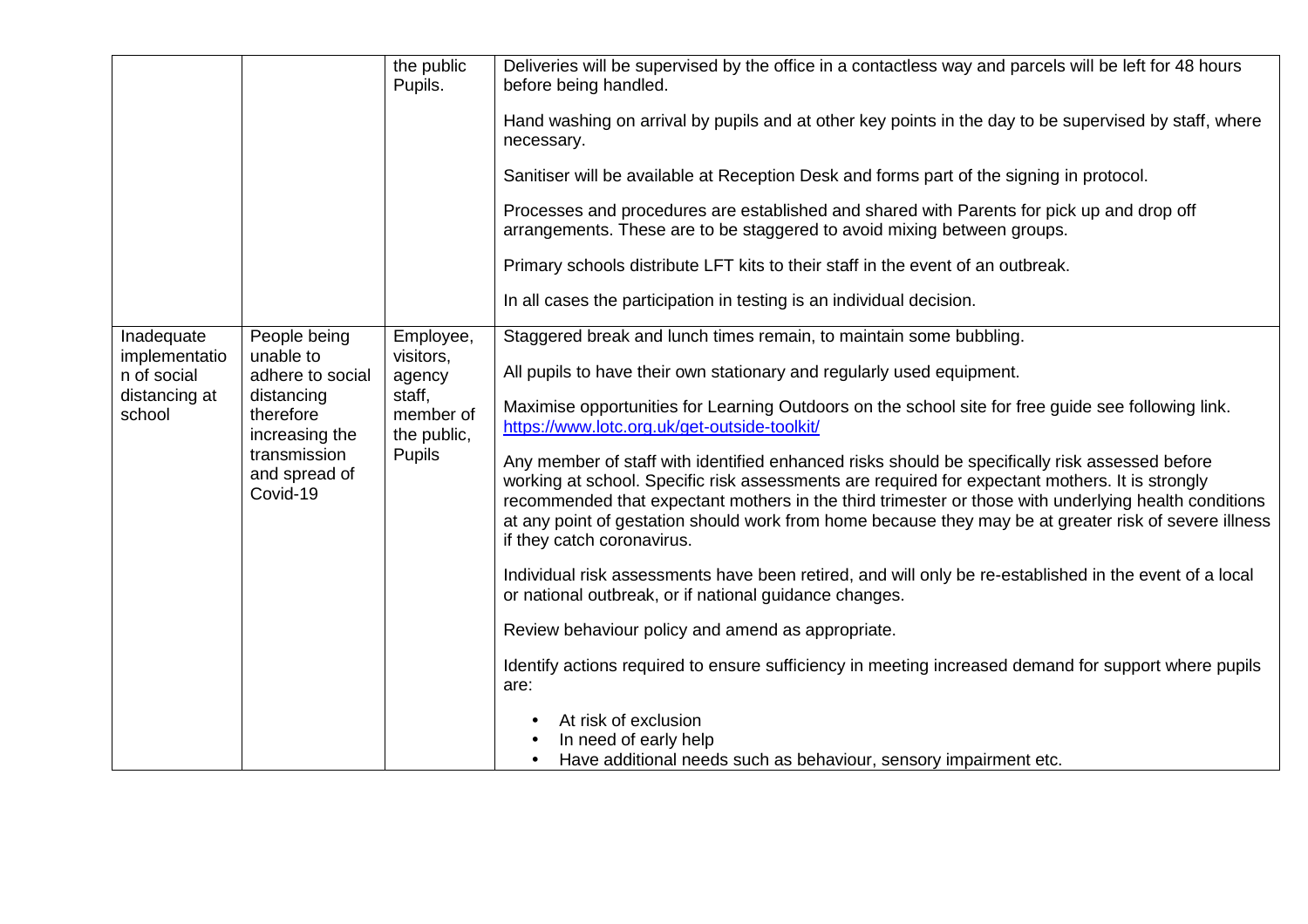|                            |                                                                     |                     | Exhibiting mental health and well-being issues<br>In need of bereavement counselling<br>Meeting the social care thresholds<br>$\bullet$                                                                                                                                                                                                                                                       |
|----------------------------|---------------------------------------------------------------------|---------------------|-----------------------------------------------------------------------------------------------------------------------------------------------------------------------------------------------------------------------------------------------------------------------------------------------------------------------------------------------------------------------------------------------|
|                            |                                                                     |                     | Separated toilets will be used where possible – Different groups to utilise different toilets where<br>possible.                                                                                                                                                                                                                                                                              |
|                            |                                                                     |                     | Schools should implement procedures for the safe disposal of face masks and other items of PPE.                                                                                                                                                                                                                                                                                               |
|                            |                                                                     |                     | Where staff and pupils are clinically vulnerable the employer has a duty to 'make reasonable<br>adjustments' under the Equalities Act. This may result in departure to the general guidance as a<br>response to individual needs.                                                                                                                                                             |
|                            |                                                                     |                     | <b>Ventilation</b>                                                                                                                                                                                                                                                                                                                                                                            |
|                            |                                                                     |                     | All systems to remain energised in normal operating mode.                                                                                                                                                                                                                                                                                                                                     |
|                            |                                                                     |                     | Where mechanical ventilation is present, re-circulatory systems should be adjusted to full fresh air. If<br>this is not possible, systems should be operated as normal.                                                                                                                                                                                                                       |
|                            |                                                                     |                     | Where possible, occupied room windows should be open. Under the Health Welfare and Safety<br>Regulations room temperatures have to be comfortable. The accompanying Approved Code of<br>Practice defines this as a minimum room temperature of 16 <sup>o</sup> C for non-manual occupations. (Advice<br>on managing ventilation can be found in the latest operational guidance for schools). |
|                            |                                                                     |                     | Ventilation to chemical stores should remain operational.                                                                                                                                                                                                                                                                                                                                     |
| Consultation<br>with staff | Staff made<br>aware of<br>implications for<br>them                  | <b>Staff</b>        | Regular meetings timetabled to allow staff opportunities to express concerns.<br>Access to well-being and mental Health support communicated and shared with staff. Posters on<br>display.                                                                                                                                                                                                    |
| Staffing                   | Insufficient key<br>staff available to<br>allow school to<br>reopen | Staff and<br>Pupils | Staffing numbers required for entire eligible cohort have been determined including support staff<br>such as facilities, IT, midday and office/admin staff.<br>Including at least one of the following:                                                                                                                                                                                       |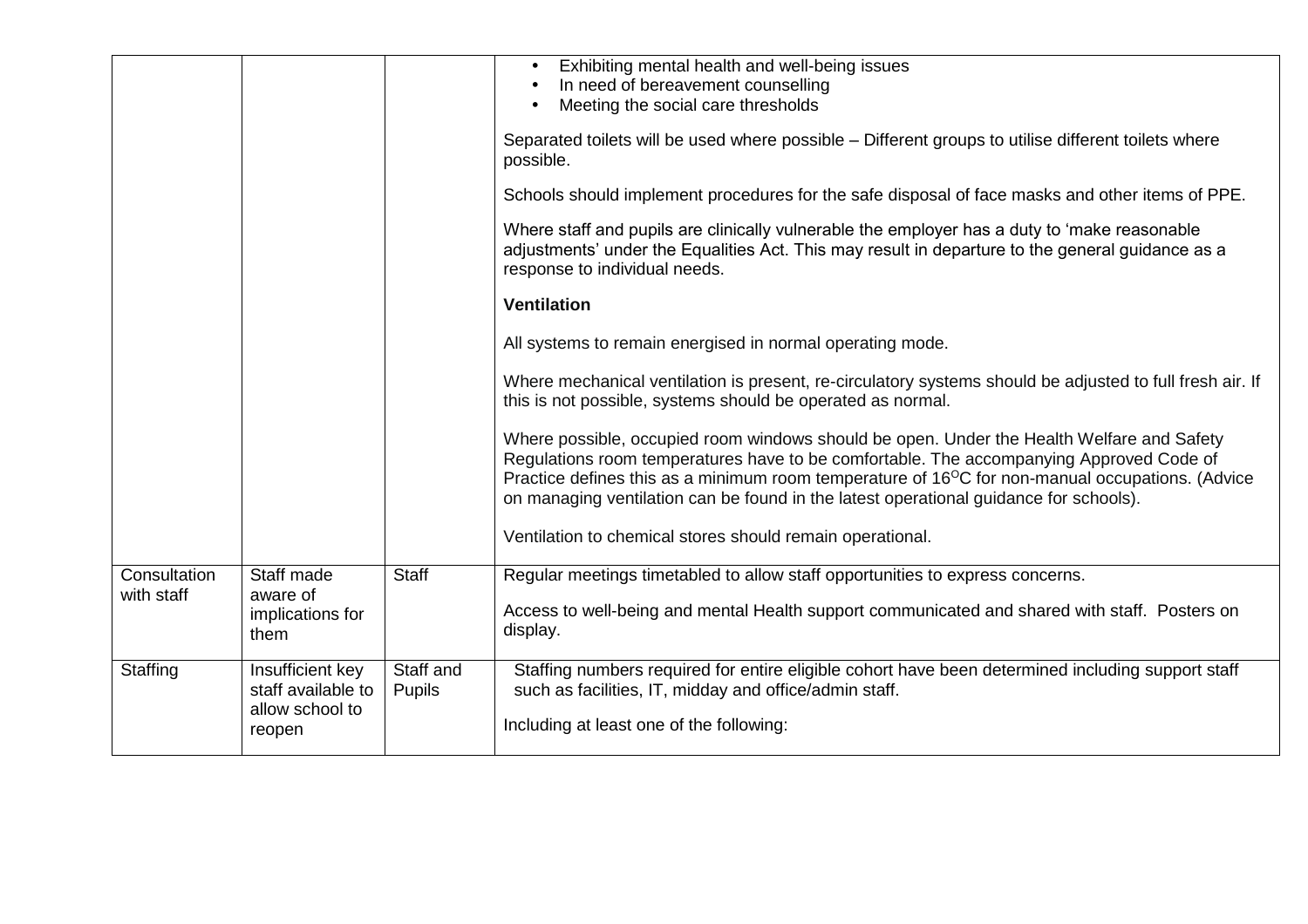|                                       |                                                                                              |                                                                                  | Paediatric First aider<br>(where children in Reception age group<br>Designated Safeguarding Lead (DSL)<br><b>SENCO</b><br>Caretaker/site member<br>Office staff member                                                                                                                                                                                                                                                                                                                                                                                                                                                                                                                                                                                                                                                                                                                                                                                                                                                                                                                                                                                                                                                                                                                                                                                                                                                                                                                                                                                                                                                                                                                                                                                                                                                                                                         |
|---------------------------------------|----------------------------------------------------------------------------------------------|----------------------------------------------------------------------------------|--------------------------------------------------------------------------------------------------------------------------------------------------------------------------------------------------------------------------------------------------------------------------------------------------------------------------------------------------------------------------------------------------------------------------------------------------------------------------------------------------------------------------------------------------------------------------------------------------------------------------------------------------------------------------------------------------------------------------------------------------------------------------------------------------------------------------------------------------------------------------------------------------------------------------------------------------------------------------------------------------------------------------------------------------------------------------------------------------------------------------------------------------------------------------------------------------------------------------------------------------------------------------------------------------------------------------------------------------------------------------------------------------------------------------------------------------------------------------------------------------------------------------------------------------------------------------------------------------------------------------------------------------------------------------------------------------------------------------------------------------------------------------------------------------------------------------------------------------------------------------------|
| Poor hand &<br>respiratory<br>hygiene | Poor hand &<br>respiratory<br>hygiene leading<br>to increased<br>transmission of<br>covid-19 | Employee,<br>visitors,<br>agency<br>staff,<br>member of<br>the public,<br>Pupils | Follow Hand Washing protocol. You must ensure that pupils clean their hands regularly, including:<br>When they arrive at school<br>When they return from breaks<br>When they change rooms<br>Before and after eating<br>$\bullet$<br>Soap and water, and regular hand washing for at least 20 seconds, is the best way of staying safe.<br>Hand washing with soap employs mechanical action that loosens bacteria and viruses from the skin,<br>rinsing them into the drain. Drying hands afterwards makes the skin less hospitable to the virus. Hand<br>sanitiser can be effective if soap is not available, or the situation makes using soap less feasible (for<br>example, when outside), but using hand sanitiser provides none of the virus-destroying friction that<br>rubbing your hands together and rinsing with water provides.<br>Staff, visitors and pupils should be reminded to wash their hands for 20 seconds more frequently than<br>normal, including on arrival at the setting, before and after eating, and after sneezing or coughing.<br>Staff should supervise young children to ensure they wash their hands for 20 seconds with soap and<br>water (or hand sanitiser if soap is not available or feasible in the particular situation)<br>Coughs and sneezes to be caught in tissues. Bins for tissues should be emptied throughout the day.<br>Some children and young people with special educational needs and disabilities may require<br>additional support in following public health advice, or may find frequent hand washing distressing.<br>Staff should know where this is likely to be the case, and how they can best support individual<br>children and young people.<br>You should assess whether you have enough hand washing or hand sanitiser stations available so<br>that all pupils and staff can clean their hands regularly. |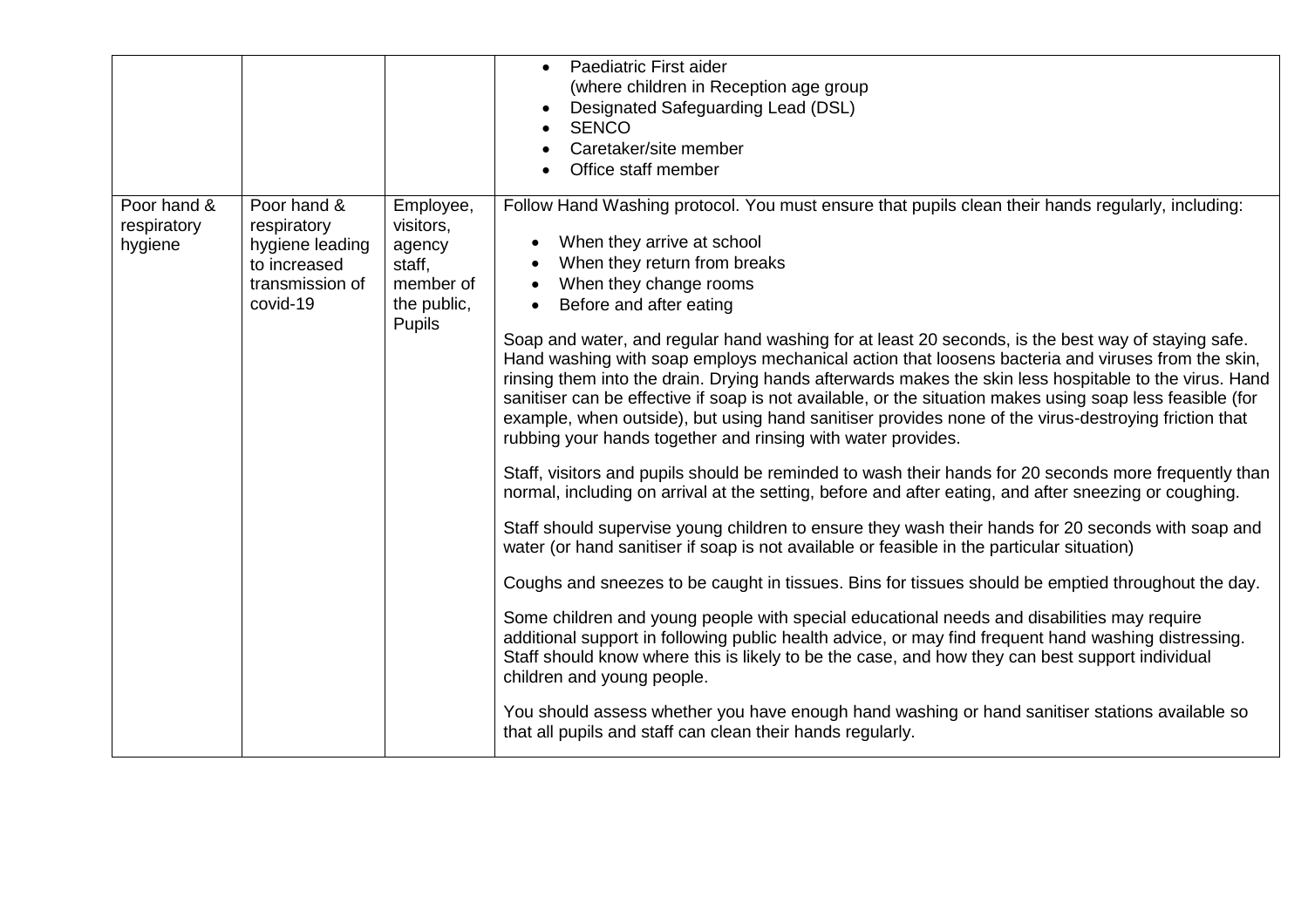|                                                                |                                                                                       |                                                                                         |                                                                                                                                                                                                                                                                                                                                                                                                                                                                                                                                                                                                                                                                                                                                                                                                                                                                                                                                                                                                                                                              |                                                                                                                                     | Consider dangers related to ingestion and fire in relation to hand sanitiser.                                                                                                              |                                                                                                                                                                                                                                                                            |  |
|----------------------------------------------------------------|---------------------------------------------------------------------------------------|-----------------------------------------------------------------------------------------|--------------------------------------------------------------------------------------------------------------------------------------------------------------------------------------------------------------------------------------------------------------------------------------------------------------------------------------------------------------------------------------------------------------------------------------------------------------------------------------------------------------------------------------------------------------------------------------------------------------------------------------------------------------------------------------------------------------------------------------------------------------------------------------------------------------------------------------------------------------------------------------------------------------------------------------------------------------------------------------------------------------------------------------------------------------|-------------------------------------------------------------------------------------------------------------------------------------|--------------------------------------------------------------------------------------------------------------------------------------------------------------------------------------------|----------------------------------------------------------------------------------------------------------------------------------------------------------------------------------------------------------------------------------------------------------------------------|--|
| <b>Surfaces</b><br>contaminated<br>with Covid-19               | Increased<br>transmission of<br>covid-19 via<br>surface - face<br>contact             | Employee,<br>visitors,<br>agency<br>staff,<br>member of<br>the public                   |                                                                                                                                                                                                                                                                                                                                                                                                                                                                                                                                                                                                                                                                                                                                                                                                                                                                                                                                                                                                                                                              | Follow government guidelines as follows:<br>Cleaning will be undertaken by iClean.<br>Maximise opportunities for Learning Outdoors. | https://www.gov.uk/government/publications/covid-19-decontamination-in-non-healthcare-settings                                                                                             |                                                                                                                                                                                                                                                                            |  |
| Intimate care<br>and<br>minimising the<br>risk of Covid-<br>19 | Intimate care<br>procedures<br>leading to<br>increased<br>transmission of<br>covid-19 | Employee,<br>visitors,<br>agency<br>staff,<br>member of<br>the public,<br><b>Pupils</b> | The virus that causes COVID-19 is mainly transmitted through droplets generated when an infected<br>person coughs, sneezes or speaks. These droplets are too heavy to hang in the air. They quickly fall<br>on floors or surfaces. The advice for schools, colleges and childcare settings is to follow steps social<br>distancing, hygiene and other measures and cleaning of surfaces.<br>Some children, and young people with special educational needs, may be unable to follow social<br>distancing guidelines, or require personal care support. In these circumstances, staff need to<br>increase their level of self-protection, such as minimising close contact (where appropriate), cleaning<br>frequently touched surfaces, and carrying out more frequent handwashing. School staff should<br>continue to use the PPE that they have always used (such as an apron and gloves in addition to<br>masks) when undertaking more intimate care with pupils.<br>Suggested protocol for the use of PPE (Based upon Public Health England Guidelines). |                                                                                                                                     |                                                                                                                                                                                            |                                                                                                                                                                                                                                                                            |  |
|                                                                |                                                                                       |                                                                                         | 1                                                                                                                                                                                                                                                                                                                                                                                                                                                                                                                                                                                                                                                                                                                                                                                                                                                                                                                                                                                                                                                            | Category<br>Staff / Pupil interaction where<br>distance of 2m can be<br>maintained throughout                                       | <b>PPE Requirements</b><br>Close adherence to hand (i) and<br>respiratory hygiene protocols (ii).<br>No additional PPE required<br>beyond what would usually be<br>worn for any given task | <b>Educational Setting</b><br>The majority of school<br>and childcare settings<br>will fall into this<br>category. For example,<br>Class Teacher and<br>Classroom assistants<br>working within a<br>classroom environment<br>where social distancing<br>can be adhered to. |  |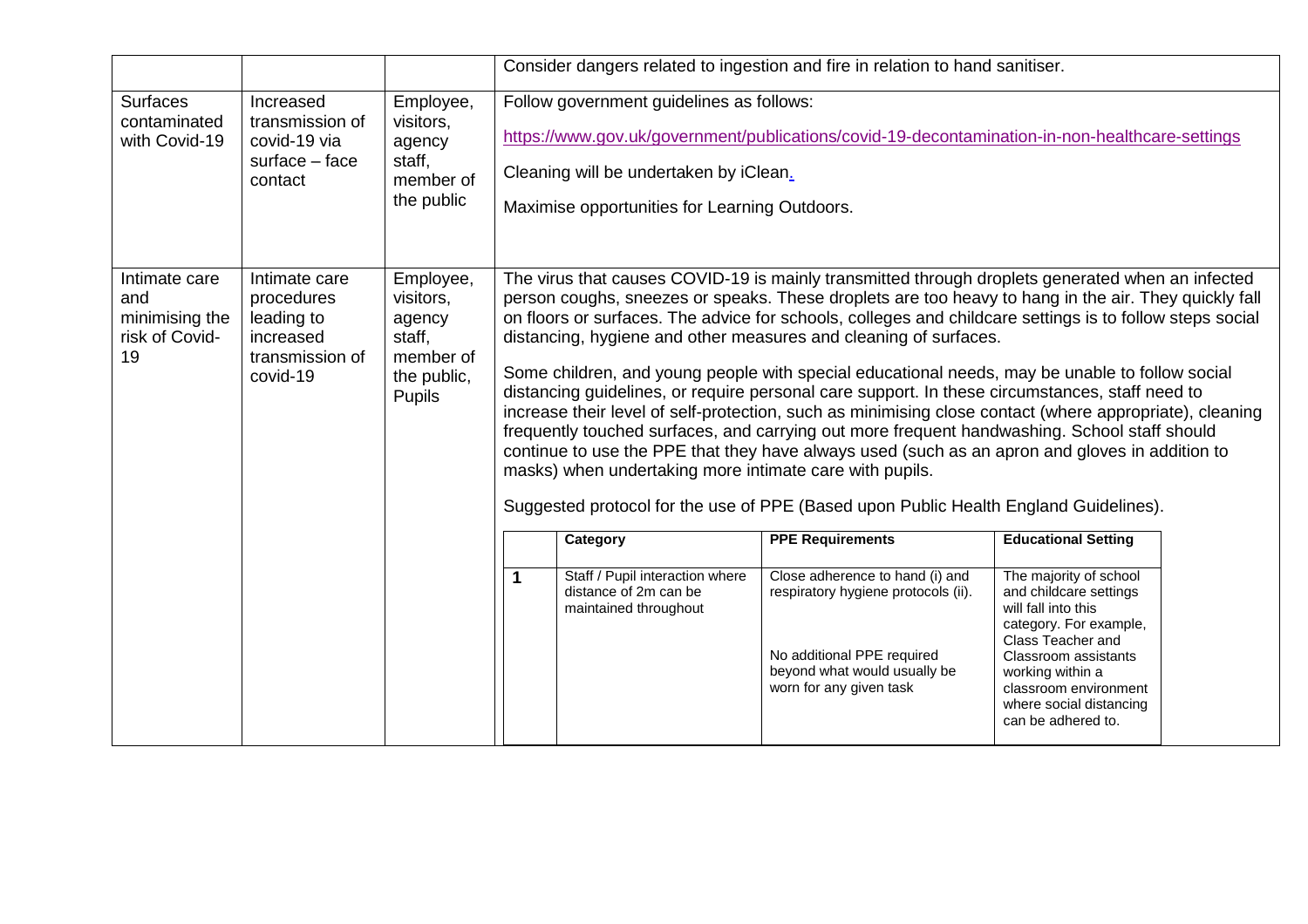|  | $\mathbf{2}$   | Staff / pupil interaction where<br>momentary (iii) physical<br>contact is required or cannot<br>maintain 2m distance.           | Close adherence to hand and<br>respiratory hygiene protocols.<br>Surgical facemask to be worn by<br>member of staff. Sessional (iv) use<br>is adequate in these<br>circumstances. - masks should be<br>worn in secondary schools at all<br>times where social distancing of<br>2.metres is not possible. For staff<br>in primary schools staff should<br>wear masks where social<br>distancing is not possible between<br>adults/ | In some childcare and<br>school settings where<br>intimate care is required<br>it may be necessary to<br>wear a surgical<br>facemask when<br>undertaking certain<br>tasks (e.g.<br>administration of<br>medication where it<br>cannot be self<br>medicated, or When<br>administering first aid,<br>self-administration is<br>not possible e.g. child<br>places their own plaster<br>on a cut / laceration         |  |
|--|----------------|---------------------------------------------------------------------------------------------------------------------------------|-----------------------------------------------------------------------------------------------------------------------------------------------------------------------------------------------------------------------------------------------------------------------------------------------------------------------------------------------------------------------------------------------------------------------------------|-------------------------------------------------------------------------------------------------------------------------------------------------------------------------------------------------------------------------------------------------------------------------------------------------------------------------------------------------------------------------------------------------------------------|--|
|  | 3              | Prolonged/intimate (v)<br>physical contact is required<br>between member of staff and<br>Pupil.                                 | Close adherence to hand and<br>respiratory hygiene protocols.<br>PPE required - Disposable<br>gloves, disposable apron,<br>sessional surgical facemask,<br>(include eye protection if client is<br>coughing or sneezing). Donning<br>and doffing according to standard<br>protocols (vi) and disposing of<br>clinical waste appropriately (vii).                                                                                  | Anyone who is<br>symptomatic should not<br>be in a childcare or<br>school setting. However<br>if required to undertake<br>intimate care with a<br>child or young person<br>then category 3 PPE<br>will apply e.g. If a child<br>requires intimate care<br>when administering first<br>aid as a result of<br>serious injury. If that<br>child were coughing or<br>spitting, this should<br>include eye protection. |  |
|  | $\overline{4}$ | Any scenario in the household<br>of a 'shielded' (viii) person.<br>Close adherence to hand and<br>respiratory hygiene protocols | PPE required - Disposable gloves<br>and plastic apron in addition to<br>single use (ix) surgical facemask.                                                                                                                                                                                                                                                                                                                        | Not applicable                                                                                                                                                                                                                                                                                                                                                                                                    |  |
|  | 5              | Specialist scenarios e.g.<br>Aerosol generating<br>procedures, hospital<br>inpatients, home births,                             | Specialist PPE requirements                                                                                                                                                                                                                                                                                                                                                                                                       | Not applicable                                                                                                                                                                                                                                                                                                                                                                                                    |  |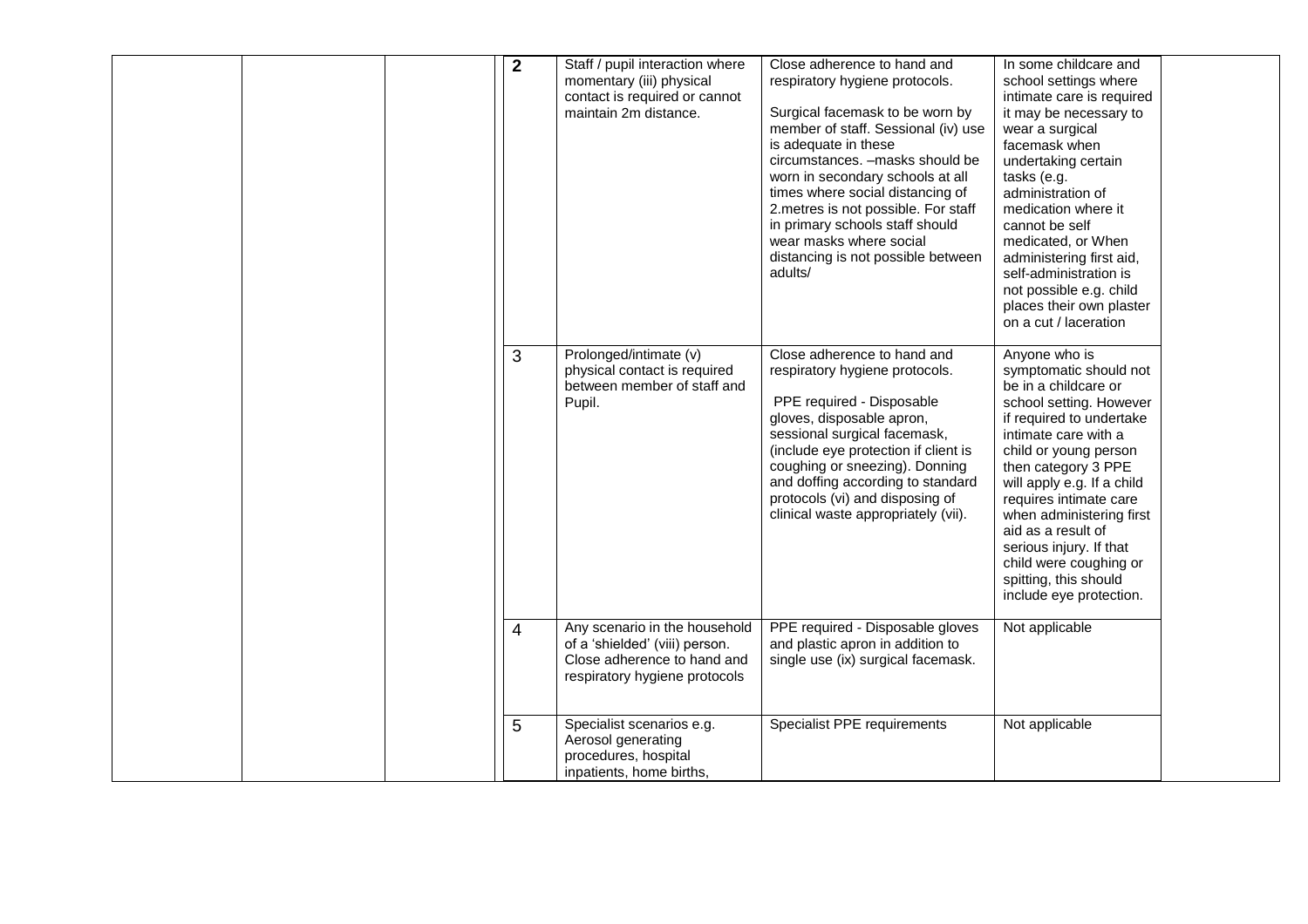|                                                            |                                                                                                                              |                                                  | phlebotomy in non-compliant<br>patients etc.<br>NB: This summary relates to PHE's COVID-19: infection prevention and control, last updated 25th February 2021<br>In circumstances where staff feel PPE is appropriate following the principles above careful judgement<br>should be used to consider likely risk and also any impact of behaviour the child/young person may<br>demonstrate as a result of PPE being worn. The wearing of PPE unless carefully removed in itself<br>can add increased risk therefore it is expected the wearing of PPE will be subject to training sessions.<br>Separate guidance is available on the use of PPE in education and child care is available at;<br>https://www.gov.uk/government/publications/safe-working-in-education-childcare-and-childrens-<br>social-care/safe-working-in-education-childcare-and-childrens-social-care-settings-including-the-use-<br>of-personal-protective-equipment-ppe                                                                                                                                                                                            |
|------------------------------------------------------------|------------------------------------------------------------------------------------------------------------------------------|--------------------------------------------------|--------------------------------------------------------------------------------------------------------------------------------------------------------------------------------------------------------------------------------------------------------------------------------------------------------------------------------------------------------------------------------------------------------------------------------------------------------------------------------------------------------------------------------------------------------------------------------------------------------------------------------------------------------------------------------------------------------------------------------------------------------------------------------------------------------------------------------------------------------------------------------------------------------------------------------------------------------------------------------------------------------------------------------------------------------------------------------------------------------------------------------------------|
| When<br>essential<br>travel in a<br>vehicle is<br>required | Sharing a<br>vehicle where<br>social distancing<br>is not possible<br>leading to<br>increased<br>transmission of<br>covid-19 | Drivers,<br>Pupils and<br>accompanyi<br>ng staff | When having to travel for business related please only travel when this is essential.<br>When using a private vehicle to make a journey that is essential, cars should only be shared by<br>members of the same household. Those who normally share a car with people who are not members<br>of their own household for a journey that is essential, e.g. getting to work, should consider<br>alternatives such as walking, cycling and public transport where you maintain a distance of 2 metres<br>from others.<br>Where using a car is essential involving two or more people, it is recommended that two or more cars<br>are used rather than staff travelling together in the same vehicle.<br>Staff where possible should use their own vehicle.<br>Staff should only share a vehicle with a pupil as an absolute last resort. (e.g. Emergency response).<br>If you have to share the vehicle with another staff member – remember to wipe down the car after the<br>visit has taken place e/g steering wheel, handbrake, door handles etc with an antibacterial wipe<br>(dispose of the wipes by double bagging) and open windows. |
| Increased lone<br>working                                  | Becoming<br>injured when<br>help is not at<br>hand                                                                           | Employees<br>and<br>contractors                  | Many social distancing measures result in an increase in lone working, something that is usually<br>minimised.<br>If you are lone working it is important to follow lone working guidance and ensure a buddy system is<br>implemented and you are in regular contact re your whereabouts.                                                                                                                                                                                                                                                                                                                                                                                                                                                                                                                                                                                                                                                                                                                                                                                                                                                  |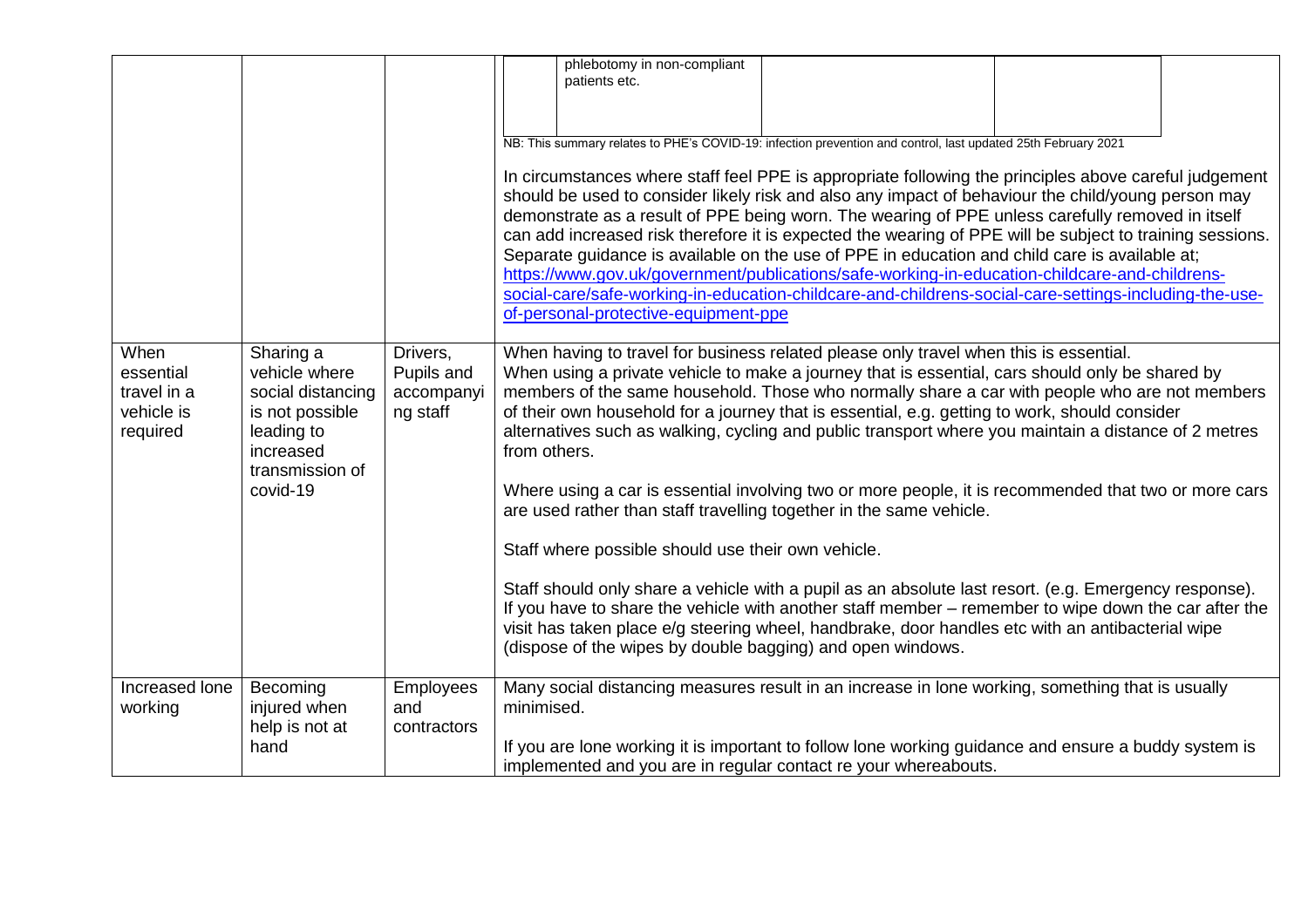| Managing risk<br>of an<br>individual<br>displays<br>symptoms | Proximity to a<br>person<br>displaying<br>covid-19<br>symptoms<br>leading to<br>increased<br>transmission of<br>covid-19 | Employee,<br>pupils,<br>agency<br>staff,<br>member of<br>the public | https://www.gov.uk/government/publications/guidance-to-educational-settings-about-covid-<br>19/guidance-to-educational-settings-about-covid-19<br>Identified room has been located enabling the contagion be contained, if required.<br>If someone becomes unwell and starts to display the main symptoms of Covid-19, a new continuous<br>cough, a high temperature or a loss of taste or smell in an education setting they should be advised<br>to go home, advised to arrange a test and self-isolate. Detailed advice for managing confirmed cases<br>of Covid -19 amongst the school community is provided on page 9 of the school's coronavirus<br>operational guidance. Testing is now available to children including the under-five's.<br>Consider treating all pupils and staff who are unwell as possible Covid 19 cases and isolate as per<br>procedures in school accordingly.<br>The DfE helpline on 0800 046 8687 should be informed and advice sought, in cases of confirmed<br>transmission. Where multiple cases are identified within school advice should be sought from PHE<br>and local Health Protection teams.<br>Where transmission of Covid-19 is thought to have taken place as a result of work place contact this<br>becomes a notifiable incident to the HSE under RIDDOR |
|--------------------------------------------------------------|--------------------------------------------------------------------------------------------------------------------------|---------------------------------------------------------------------|----------------------------------------------------------------------------------------------------------------------------------------------------------------------------------------------------------------------------------------------------------------------------------------------------------------------------------------------------------------------------------------------------------------------------------------------------------------------------------------------------------------------------------------------------------------------------------------------------------------------------------------------------------------------------------------------------------------------------------------------------------------------------------------------------------------------------------------------------------------------------------------------------------------------------------------------------------------------------------------------------------------------------------------------------------------------------------------------------------------------------------------------------------------------------------------------------------------------------------------------------------------------------------------------------------|
|                                                              | Important note: diarrhoea and vomiting have been identified in recent research as additional                             |                                                                     |                                                                                                                                                                                                                                                                                                                                                                                                                                                                                                                                                                                                                                                                                                                                                                                                                                                                                                                                                                                                                                                                                                                                                                                                                                                                                                          |
|                                                              |                                                                                                                          |                                                                     | symptoms of Covid 19 in children. As these symptoms would ordinarily require a child to be sent<br>home the protocol for a possible coronavirus infection should be followed.                                                                                                                                                                                                                                                                                                                                                                                                                                                                                                                                                                                                                                                                                                                                                                                                                                                                                                                                                                                                                                                                                                                            |
|                                                              |                                                                                                                          |                                                                     | If an affected person is awaiting collection, they should be moved, if possible, to a room where they<br>can be isolated behind a closed door. If they are a child, depending on the age of the child<br>appropriate adult supervision may be required. Ideally, a window should be opened for ventilation. If it<br>is not possible to isolate them, move them to an area, which is at least 2 metres away from other<br>people.                                                                                                                                                                                                                                                                                                                                                                                                                                                                                                                                                                                                                                                                                                                                                                                                                                                                        |
|                                                              |                                                                                                                          |                                                                     | If they need to go to the bathroom while waiting to be collected, they should use a separate bathroom<br>if possible. The bathroom should be cleaned and disinfected using standard cleaning products before<br>being used by anyone else.                                                                                                                                                                                                                                                                                                                                                                                                                                                                                                                                                                                                                                                                                                                                                                                                                                                                                                                                                                                                                                                               |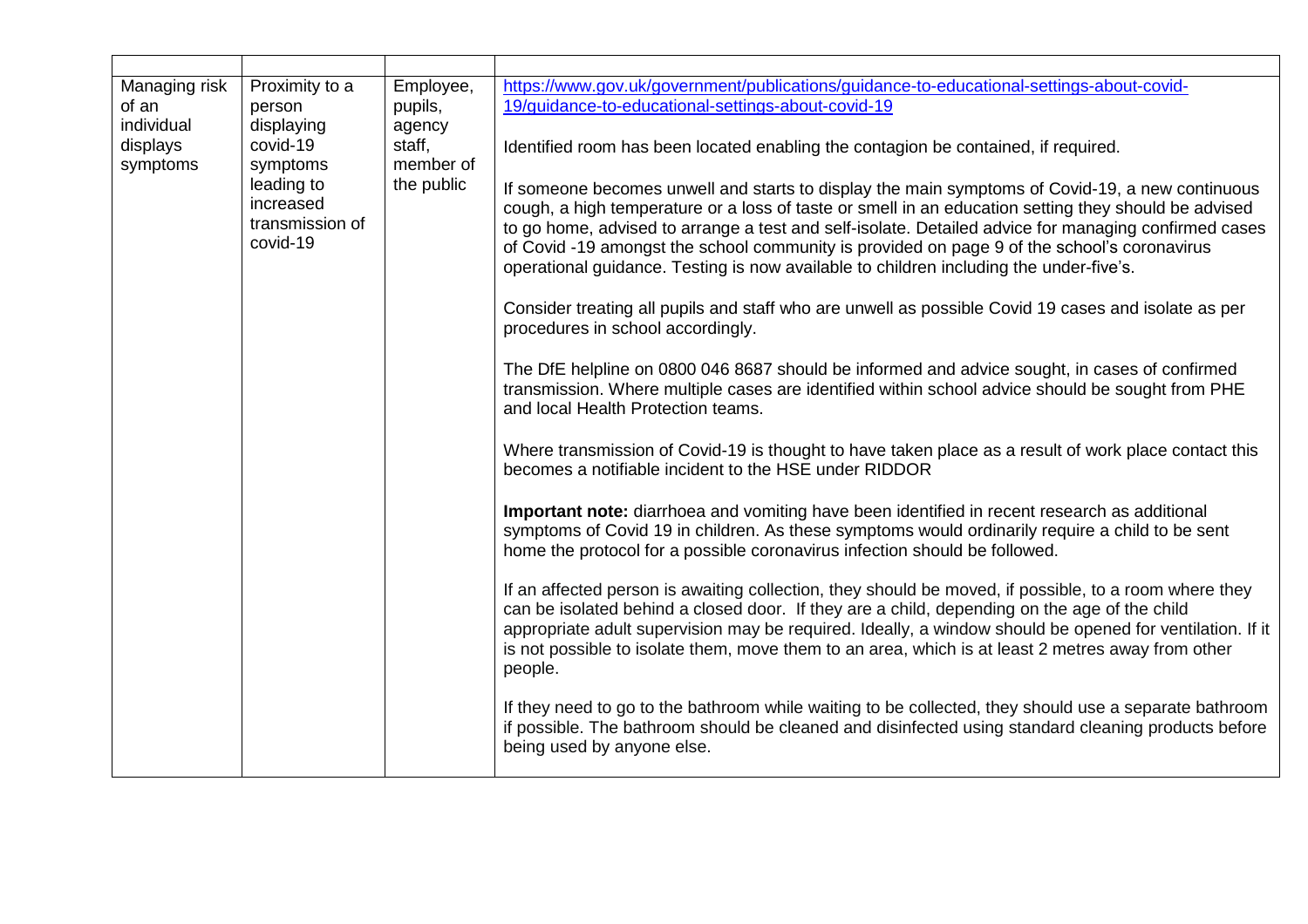|                                                     |                                                                                                   |               | Wider testing is now available for anyone showing symptoms over the age of five years.<br>If it is not possible to maintain a two metre distance from a pupil exhibiting Covid 19 symptoms<br>additional PPE is required.                                                                                                                                                                                                                                                                                                                                                                                                                                                                                      |
|-----------------------------------------------------|---------------------------------------------------------------------------------------------------|---------------|----------------------------------------------------------------------------------------------------------------------------------------------------------------------------------------------------------------------------------------------------------------------------------------------------------------------------------------------------------------------------------------------------------------------------------------------------------------------------------------------------------------------------------------------------------------------------------------------------------------------------------------------------------------------------------------------------------------|
| Deliveries and<br>Maintenance<br>on school<br>sites | Increased<br>number of<br>people onsite<br>leading to<br>increased<br>transmission of<br>covid-19 |               | Deliveries should be taken by the school office and distributed accordingly.<br>Contractors should sign in at the front desk, and be told the latest protocols.                                                                                                                                                                                                                                                                                                                                                                                                                                                                                                                                                |
| Catering                                            | Catering<br>facilities may<br>not be available<br>due to social<br>distancing<br>restrictions     | <b>Pupils</b> | There is an expectation that school kitchens will be operational. Consultation with contract caters will<br>be required and adjustments to provision required in order to minimise risk to staff and pupils.<br>Arrangements in place to provide food to CYP on site, including the requirement of universal free<br>school meals.<br>Arrangements for the continued provision of FSMs for children not attending school owing to isolation<br>and remote learning requirements are in place.<br>Arrangements for food deliveries in place should they be required.<br>Where possible packed lunches prepared at home should be sent to school in a disposable bag to<br>allow disposal during the school day. |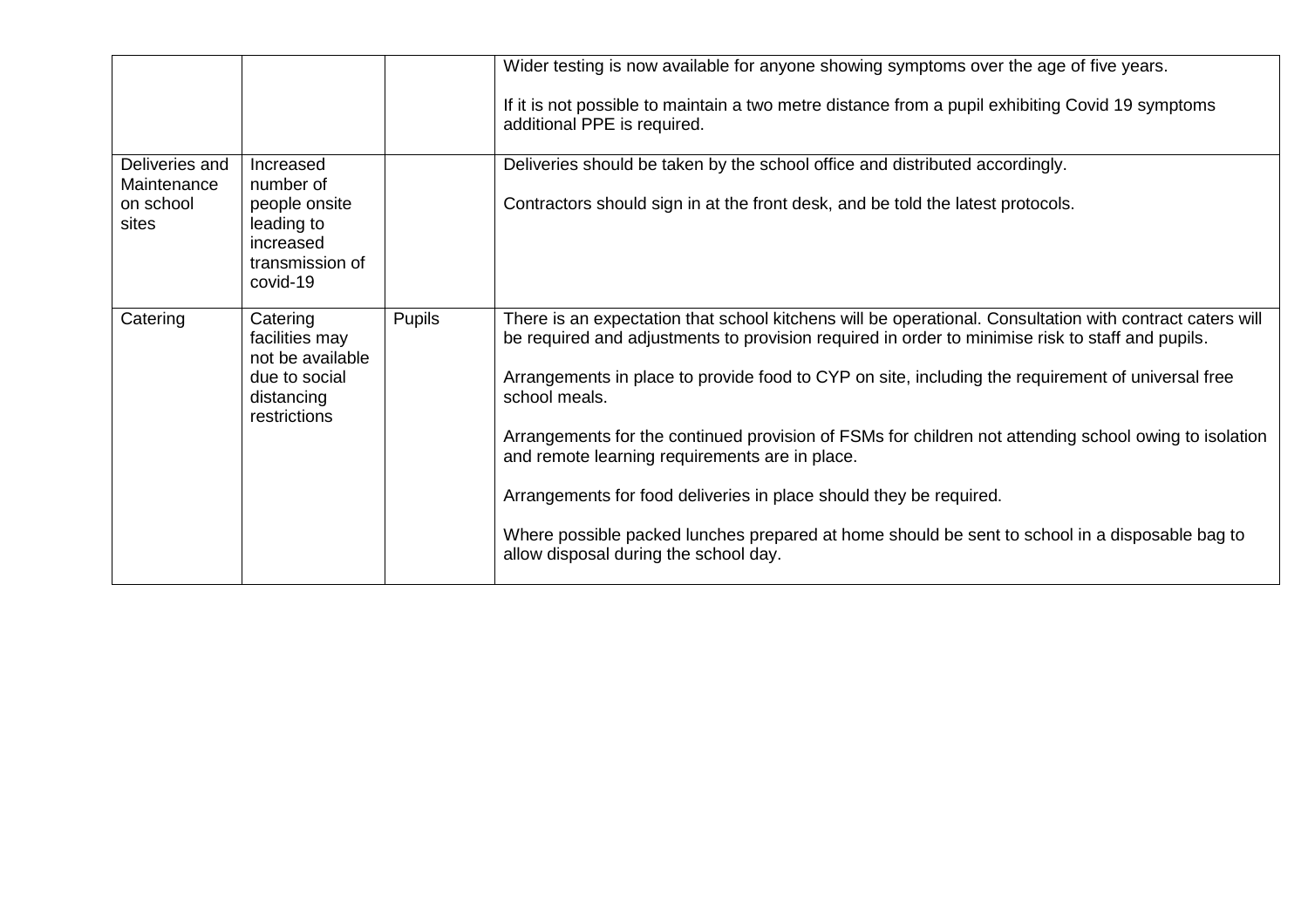| Pupil Re-<br>orientation                                             | Pupil and<br>parents not<br>aware of the<br>new<br>requirements | Pupils and<br>staff                                                     | Approach and expectations around school uniform determined and communicated with parents.<br>Changes to the school day/timetables/pick up and drop off arrangements shared with parents when in<br>place (currently not in operation).                                                                                                                                                                                                                                                                                                                                                                                                                                                                                                                                                                                                                                                                                                                         |
|----------------------------------------------------------------------|-----------------------------------------------------------------|-------------------------------------------------------------------------|----------------------------------------------------------------------------------------------------------------------------------------------------------------------------------------------------------------------------------------------------------------------------------------------------------------------------------------------------------------------------------------------------------------------------------------------------------------------------------------------------------------------------------------------------------------------------------------------------------------------------------------------------------------------------------------------------------------------------------------------------------------------------------------------------------------------------------------------------------------------------------------------------------------------------------------------------------------|
| Back into<br>school after a<br>period of<br>closure/being<br>at home | and routines                                                    |                                                                         | All students instructed to bring a water bottle each day.<br>Arrangements for the education of pupils who are isolating should be communicated in advance so<br>that disruptions to education are kept to a minimum. Children who have COVID-19 should only be set<br>work if the parent has requested it.                                                                                                                                                                                                                                                                                                                                                                                                                                                                                                                                                                                                                                                     |
| Covid 19                                                             | Increased<br>vulnerability to<br>illness                        | <b>BAME</b><br>Children<br>and staff<br>New and<br>expectant<br>mothers | Identify all children and staff in school who may be considered as part of this community. Ensure that<br>staff supporting a pod or bubble are aware of the elevated risk to health.<br>Discuss concerns with parents or staff<br>Ensure all those identified have the opportunity to share concerns<br>Ensure adequate PPE is always available for staff use,<br>Ensure that information shared and updated by the DfE and https://bameednetwork.com is<br>reflected in revisions of this risk assessment.<br>Conduct specific risk assessments for Clinically vulnerable staff and young and expectant<br>mothers. - UK govt guidance, expectant mothers should work from home in the third trimester<br>or at point in getatation if have underlying health conditions. If before 28 weeks strict social<br>distancing should be observed.<br>Extremely critically vulnerable staff or those advised to shield working in schools should work<br>from home. |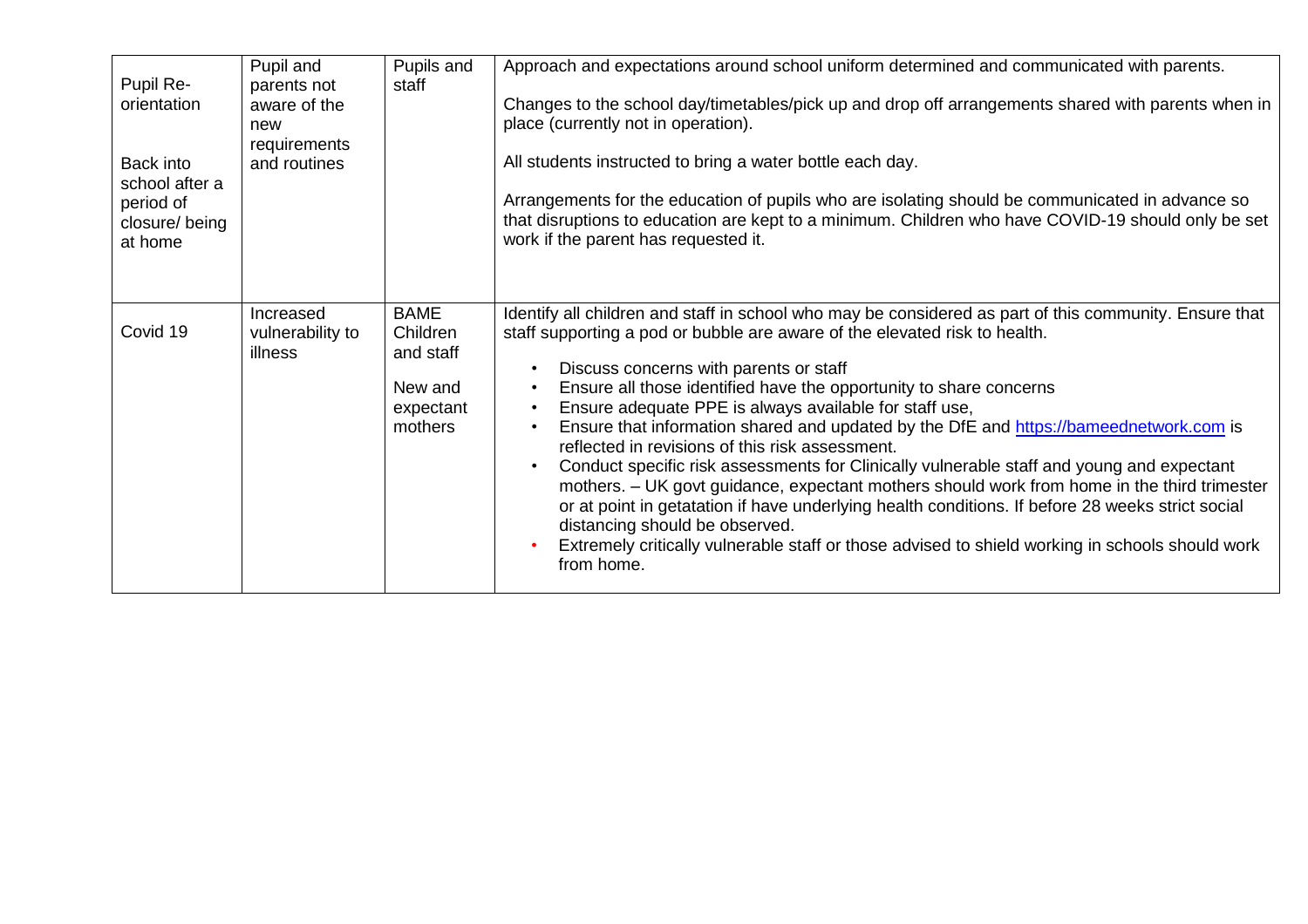## **Appendix 1: Clean hands protect against infection (WHO protocol)**

Protect yourself

- Clean your hands regularly.
- Wash your hands with soap and water, and dry them thoroughly.
- Use alcohol-based handrub if you don't have immediate access to soap and water.

How do I wash my hands properly? Washing your hands properly takes about as long as singing "Happy Birthday" twice, using the images below: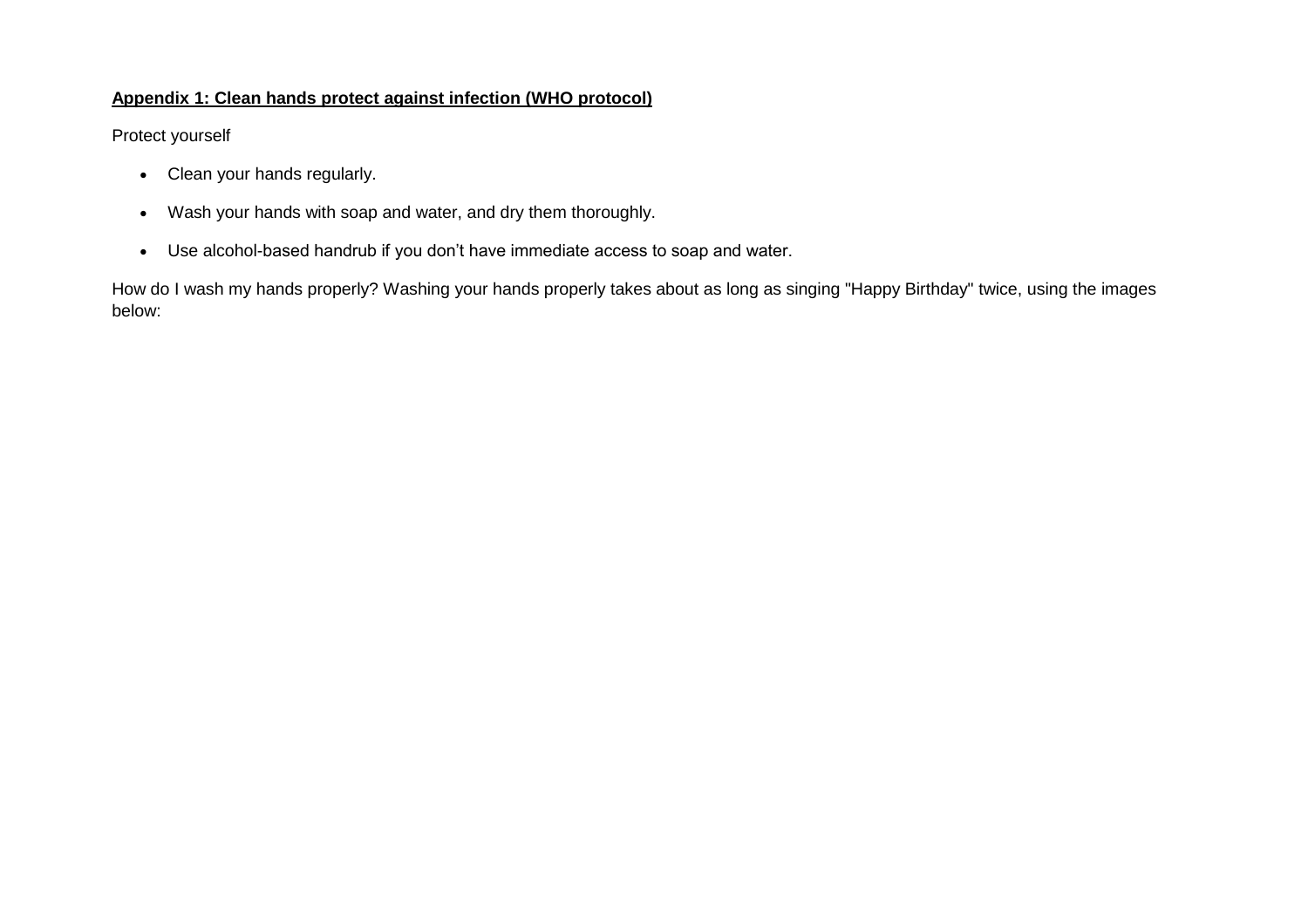





right palm over left dorsum with interlaced fingers and vice versa



 $\overline{\mathbf{1}}$ 



palm to palm with fingers interlaced



Rub hands palm to palm



backs of fingers to opposing palms with fingers interlocked



rotational rubbing of left thumb clasped in right palm and vice versa



dry thoroughly with a single use towel



rotational rubbing, backwards and forwards with clasped fingers of right hand in left palm and vice versa.



use towel to turn off faucet



Rinse hands with water



... and your hands are safe.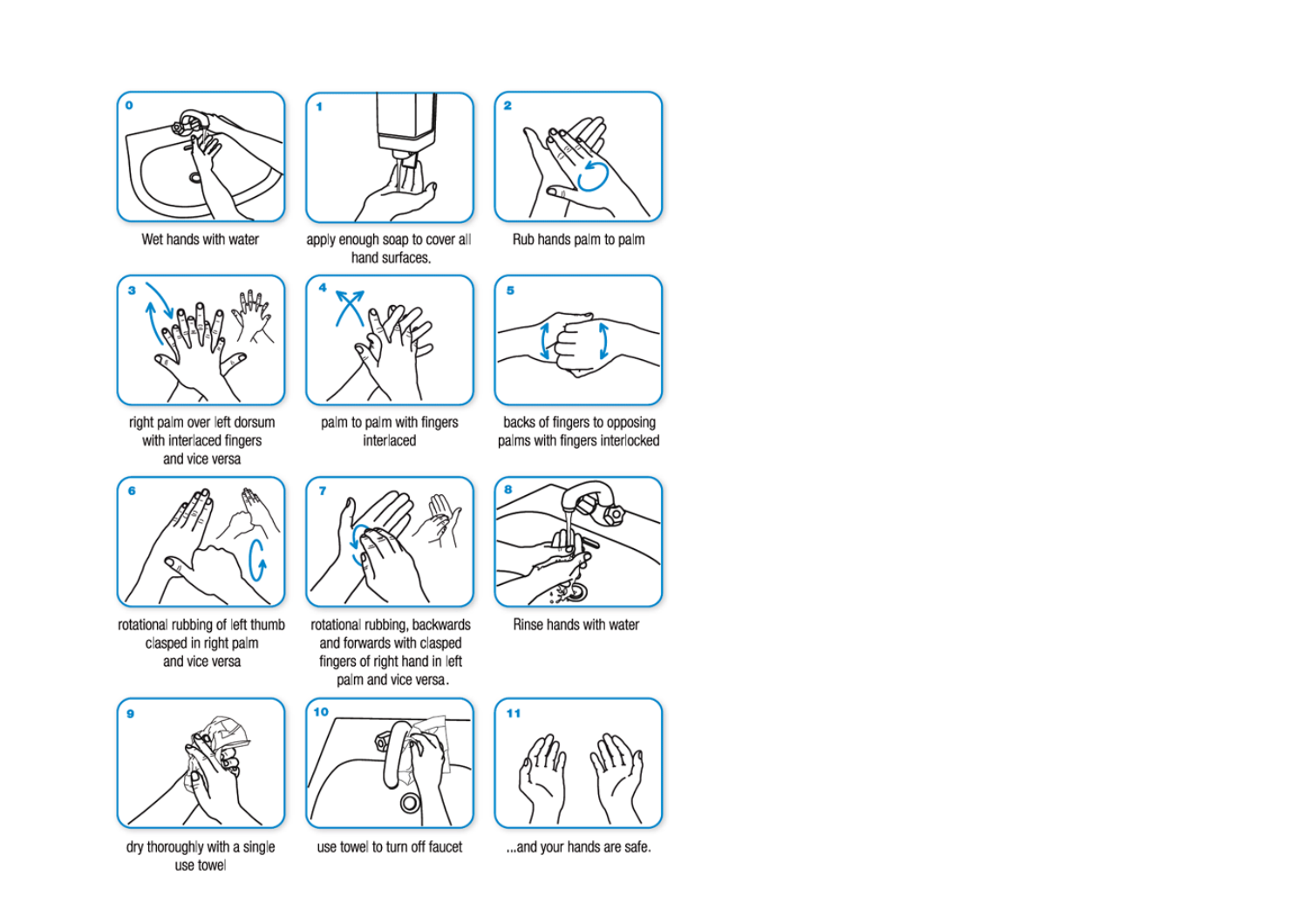## **Appendix 2**

People falling into this **extremely vulnerable group** include:

- 1. Solid organ transplant recipients.
- 2. People with specific cancers:
	- people with cancer who are undergoing active chemotherapy
	- people with lung cancer who are undergoing radical radiotherapy
	- people with cancers of the blood or bone marrow such as leukaemia, lymphoma or myeloma who are at any stage of treatment
	- people having immunotherapy or other continuing antibody treatments for cancer  $\Box$  people having other targeted cancer treatments which can affect the immune system, such as protein kinase inhibitors or PARP inhibitors
	- people who have had bone marrow or stem cell transplants in the last 6 months, or who are still taking immunosuppression drugs

3. People with severe respiratory conditions including all cystic fibrosis, severe asthma and severe COPD.

4. People with rare diseases and inborn errors of metabolism that significantly increase the risk of infections (such as SCID, homozygous sickle cell).

5. People on immunosuppression therapies sufficient to significantly increase risk of infection.

6. Women who are pregnant with significant heart disease, congenital or acquired.

NB: Patients should have received notification directly from the government and or their GP practice about whether they fall into this group and how to reduce their risk.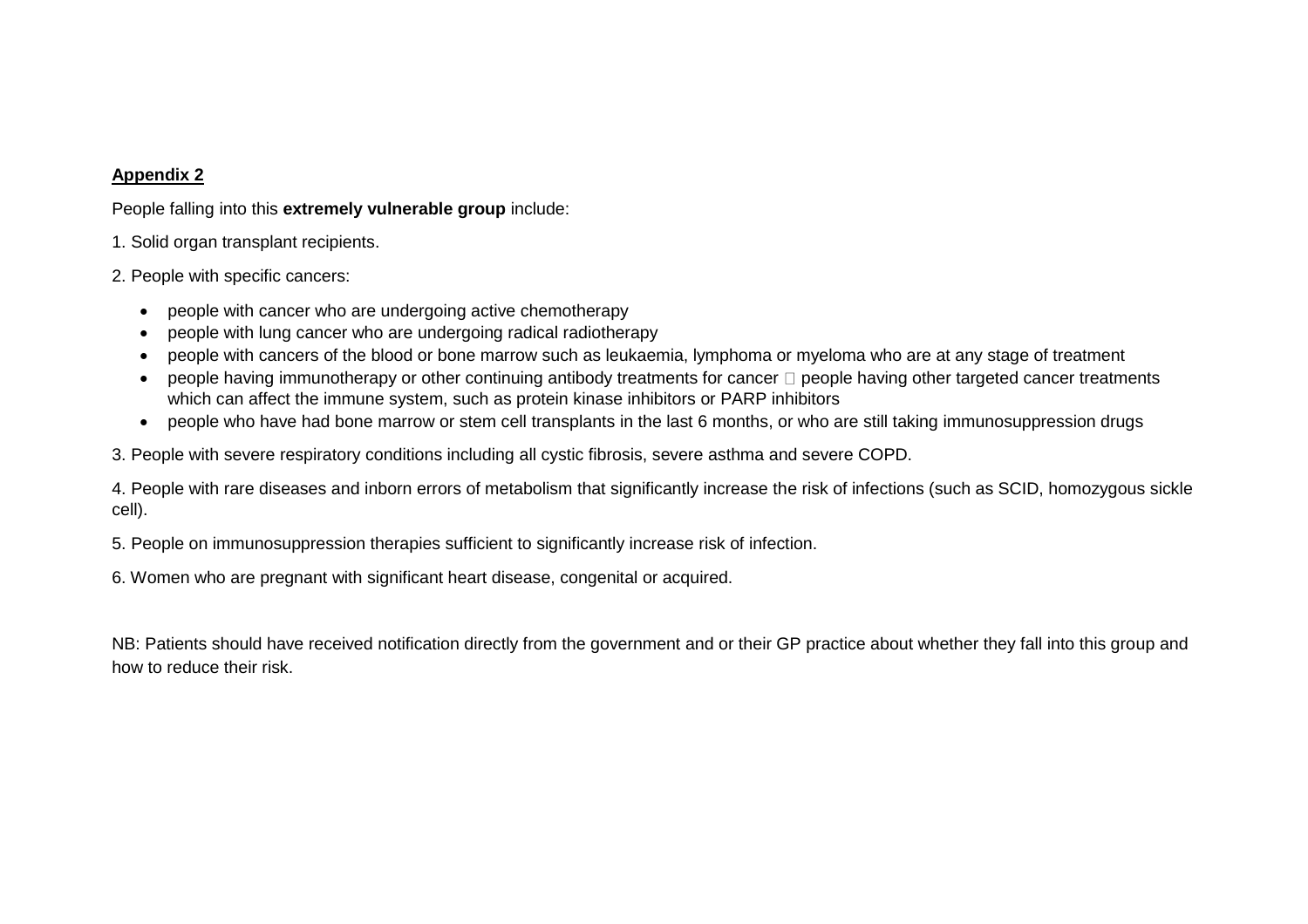Appendix 3 Measures for outbreaks: LTF testing all staff PCR tests for close contacts Cancelled all external / non-essential visits Masks in communal areas Thorough clean of the classroom No assemblies / mass gatherings Talked to external providers – clubs Handwashing Cleaning regimes Children on class tables for lunches – R/1/2 to eat in hall, year 3 in classroom at 12.10pm, 4/5/6 to eat in hall at 12.40pm Notified parents to be vigilant Two staff rooms – 4, 5, 6 kitchen R , 1, 2, 3 in staffroom Breakfast club in hall Up handwashing regime Office off limits Face coverings Staff meeting virtually Only essential meetings to happen PPA at home